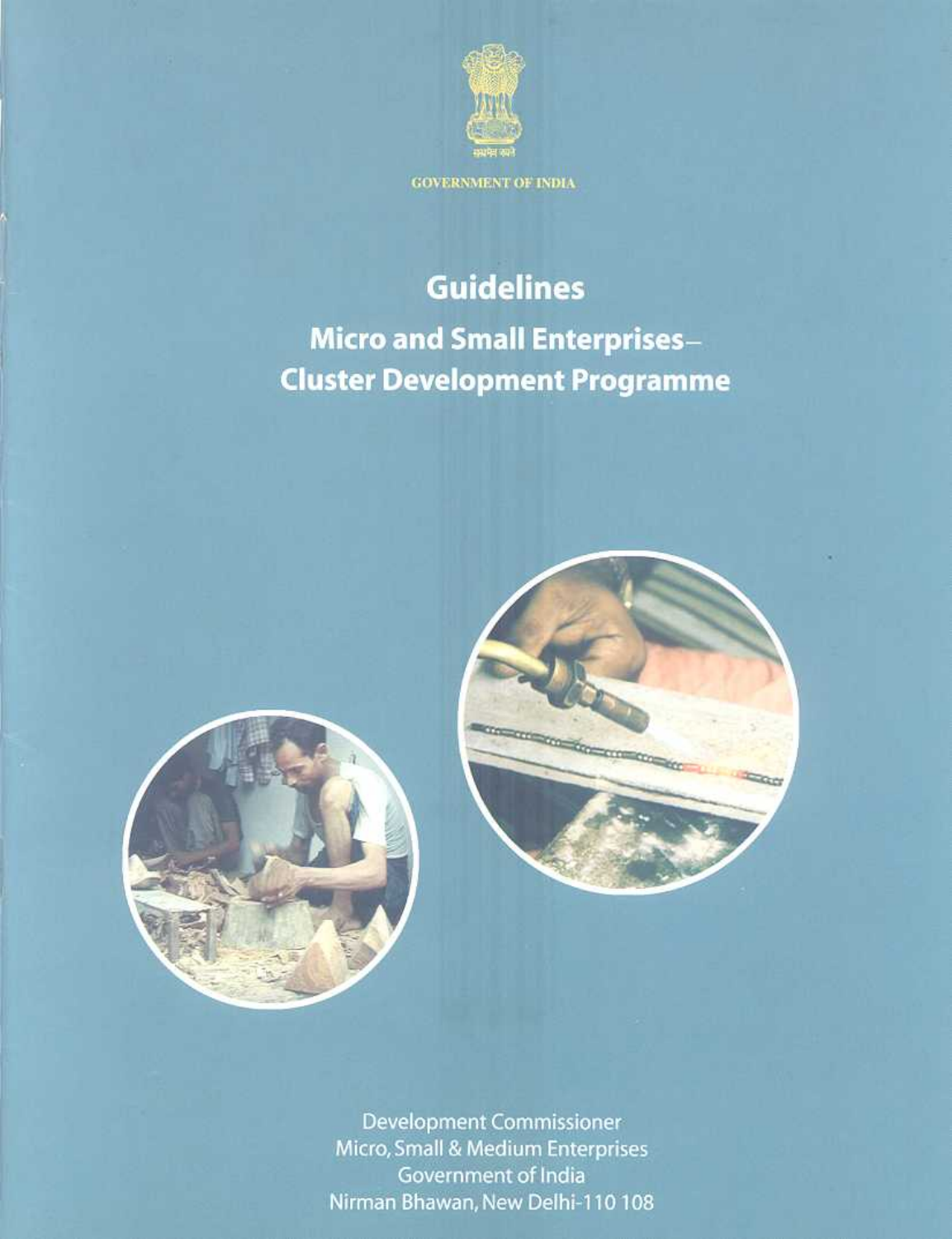# **Modified Guidelines of MSE-CDP**

#### **Background**

- 1 The Ministry of Micro, Small and Medium Enterprises (MSME), Government of India (GoI) has adopted the cluster development approach as a key strategy for enhancing the productivity and competitiveness as well as capacity building of Micro and Small Enterprises (MSEs) and their collectives in the country. A cluster is a group of enterprises located within an identifiable and as far as practicable, contiguous area and producing same/similar products/services. The essential characteristics of enterprises in a cluster are (a) Similarity or complementarity in the methods of production, quality control and testing, energy consumption, pollution control, etc (b) Similar level of technology and marketing strategies/practices (c) Channels for communication among the members of the cluster (d) Common challenges and opportunities.
- 2 In October 2007, the erstwhile cluster development scheme 'Small Industries Cluster Development Programme (SICDP)' was renamed as 'Micro and Small Enterprises – Cluster Development Programme (MSE-CDP)'. It was also decided that the 'Integrated Infrastructural Development (IID)' Scheme shall be subsumed in MSE-CDP for providing developed sites for new enterprises and upgradation of existing industrial infrastructure. A comprehensive MSE-CDP is being administered by the office of Development Commissioner (MSME), the Ministry of MSME.
- 3 These guidelines for the Micro and Small Enterprises Cluster Development Programme (MSE-CDP) are issued in supersession of the previous guidelines relating to SICDP and IID schemes and encompass, inter-alia, the procedure and funding pattern for admissible activities, namely:-
	- (i) **Diagnostic Study Reports:** To map the business processes in the cluster and propose remedial measures, with a validated action plan.
	- (ii) **Soft Interventions:** Technical assistance, capacity building, exposure visits, market development, trust building, etc for the cluster units.
	- (iii) **Detailed Project Report**: To prepare a technical feasible and financially viable project report for setting up of a common facility center for cluster of MSE units and/or infrastructure development project for new industrial estate/ area or for upgradation of infrastructure in existing industrial estate/ area/ cluster.
	- (iv) **Hard Intervention/Common Facility Centers (CFCs)**: Creation of tangible "assets" like Testing Facility, Design Centre, Production Centre, Effluent Treatment Plant, Training Centre, R&D Centre, Raw Material Bank/Sales Depot, Product Display Centre, Information Centre, any other need based facility.
	- **(v) Infrastructure Development**: Development of land, provision of water supply, drainage, Power distribution, non- conventional sources of Energy for common captive use, construction of roads, common facilities such as First Aid Centre, Canteen, other need based infrastructural facilities in new industrial (multi- product) areas/estates or existing industrial areas/estates/clusters.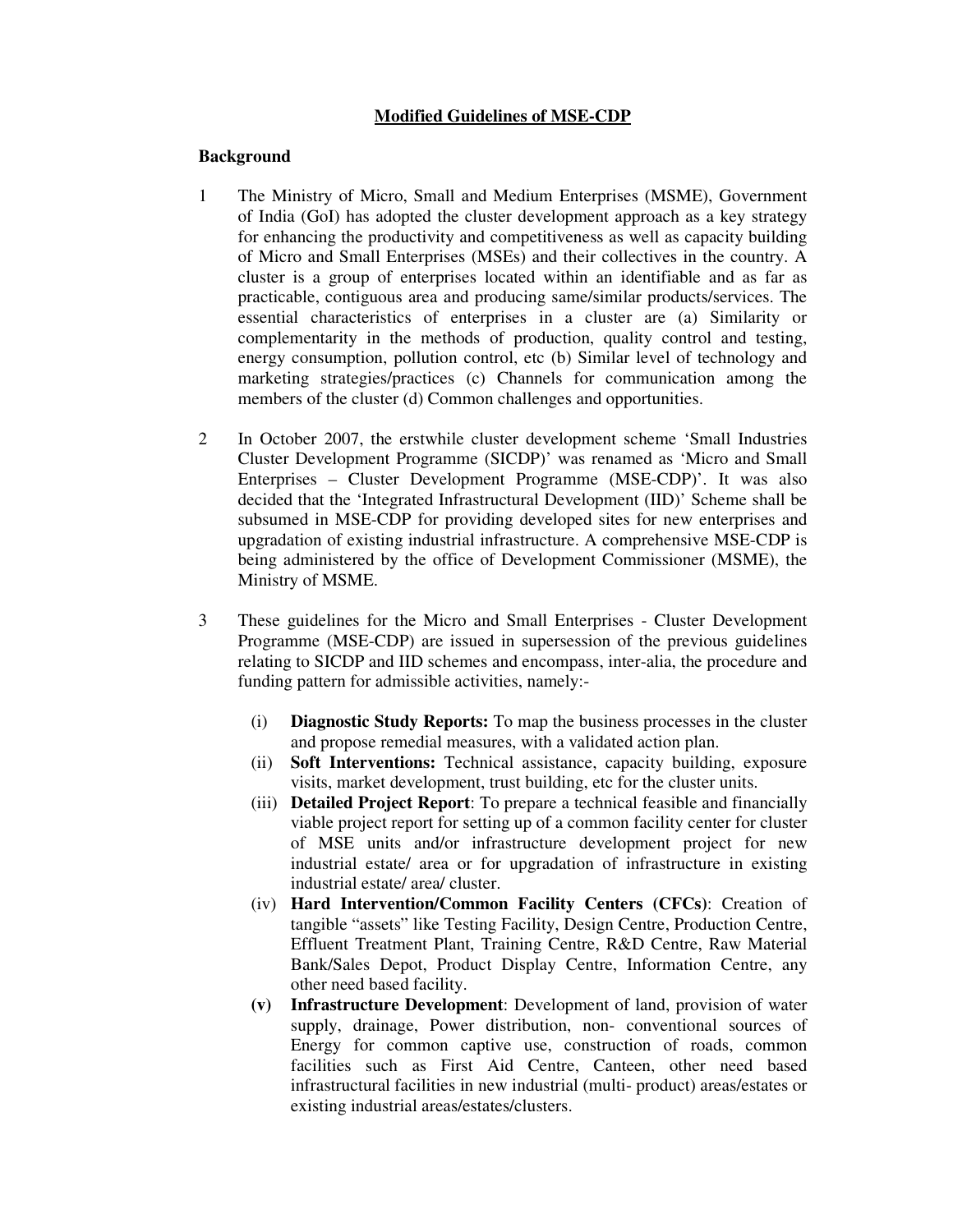The projects sanctioned under erstwhile SICDP (renamed MSE-CDP) and Integrated Infrastructural Development (IID) schemes will also be eligible for financial support issued under the scheme as per earlier approvals.

# 4 **Objectives of the Scheme**

- i. To support the sustainability and growth of MSEs by addressing common issues such as improvement of technology, skills and quality, market access, access to capital, etc.
- ii. To build capacity of MSEs for common supportive action through formation of self help groups, consortia, upgradation of associations, etc.
- iii. To create/upgrade infrastructural facilities in the new/existing industrial areas/ clusters of MSEs.
- iv. To set up common facility centres (for testing, training centre, raw material depot, effluent treatment, complementing production processes, etc).
- 5 **Strategy and Approach:** Given the diverse nature of the MSEs in terms of both geographical location and sectoral composition, the MSE-CDP scheme aims at addressing the needs of the industries, through well defined clusters and geographical areas. This will enable achieving the economies of scale in terms of deployment of resources as well as focusing on the specific needs of similar industries. The capacity building of associations, setting up of special purpose vehicles (SPVs), consortia, etc. which are integral part of the scheme would enable the MSEs to leverage their resources and also to have better access to public resources, linkages to credit and enhance their marketing competitiveness.
- 6 **Diagnostic Study:** The first and foremost activity in the cluster development process is to conduct a diagnostic study. The objective of conducting diagnostic study in a cluster is to map all the business processes of the cluster units viz. manufacturing processes, technology, marketing, quality control, testing, purchase, outsourcing, etc to find out its strengths, weaknesses, threats and opportunities (SWOT), problems and impediments, suggestions and a welldrawn action plan for enhancing competitiveness of the units of the cluster and to position the cluster on a self sustaining trajectory of growth. Diagnostic Study Report (DSR) is very important document and the study should be conducted with special attention. The Study should focus on enhanced competitiveness, technology improvement, adoption of best manufacturing practices, marketing of products, employment generation, etc. There has to be direct linkages between the problems highlighted in the report and the measures suggested for improvement.
	- a. The DSR should preferably be prepared by the end users and other agencies should only facilitate in preparation of reports. In case the DSR is prepared by other expert agencies other than end users, these reports must be thoroughly discussed with and vetted by the end users and concerned State Government. Such agencies should have relevant expertise in cluster development.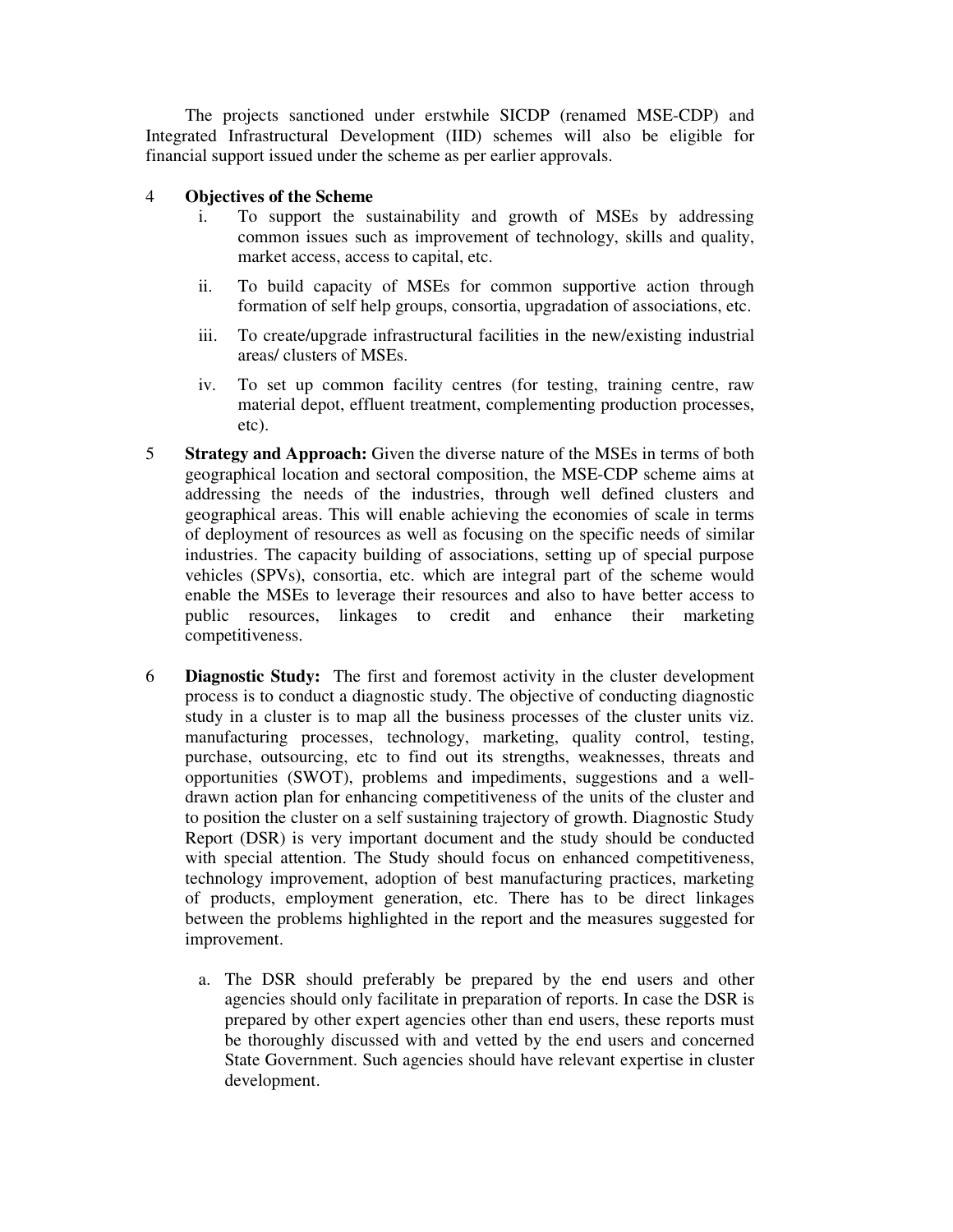- b. Specific needs of the cluster regarding IPRs, Technology Upgradation, Information and Communication Technologies (ICT), Enterprise Resource Planning (ERP), energy efficiency, lean manufacturing, technology benchmarking (international/ national), market potential assessment, skill up-gradation/ certification system, design development, comparative study with other clusters, twining of clusters, need to improve safety, health, business literacy, welfare of workforce by the enterprises and their common bodies, social upliftment, etc. should be examined and included in the DSR.
- c. GoI grant of maximum Rs 2.50 lakh will be provided for preparation of DSR for one cluster. For the field organizations of the Ministry of MSME, this financial support will be Rs 1.00 lakh. The cost includes the expenses towards visits to cluster, compilation of data, validation of action plan, hiring of consultant, special studies (if reqd), printing & stationery, etc. 50% of the amount sanctioned will be released after the approval. Balance 50% will be released only after acceptance of report.
- d. DSR for one cluster should be prepared within a period of 3 months, unless extended with the approval of DC(MSME).
- 7 **Soft Interventions**: Soft activities under the programme would consist of activities which lead to creation of general awareness, counseling, motivation and trust building, exposure visits, market development including exports, participation in seminars, workshops and training programmes on technology upgradation, etc. These interventions bring about general attitudinal changes necessary to initiate improvement in the existing style of working of the MSEs in the cluster. It is necessary to prepare a Diagnostic Study Report (DSR) including validated action plan, performance indicators/milestones to evaluate the project, before undertaking Soft Interventions. Activities are undertaken as per approved action plan included in DSR.
	- a. The critical mass in a cluster for effectively realising the demonstrative impact of soft interventions should be maximum but not less than 25 units participating in the cluster development activities. However, for difficult and backward regions and for special entrepreneurs groups having a sizeable presence of Women/SC/ ST/Minorities, the critical mass could be 20.
	- b. Maximum limit for project cost would be Rs 25.00 lakh per cluster. Indicative details of activities are given in **Annex 1**. GoI grant for the soft interventions will be 75% of the sanctioned amount of the project cost. For NE & Hill States, Clusters with more than 50% (a) micro/ village (b) women owned (c) SC/ST units, the GoI grant will be 90%. The cost of project will be moderated as per size/ turnover of the cluster.
	- c. The share of the cluster beneficiaries should be as high as possible but not less than 10 per cent of the total cost of Soft Interventions. State Government/ other stakeholders contribution will be considered as gap funding.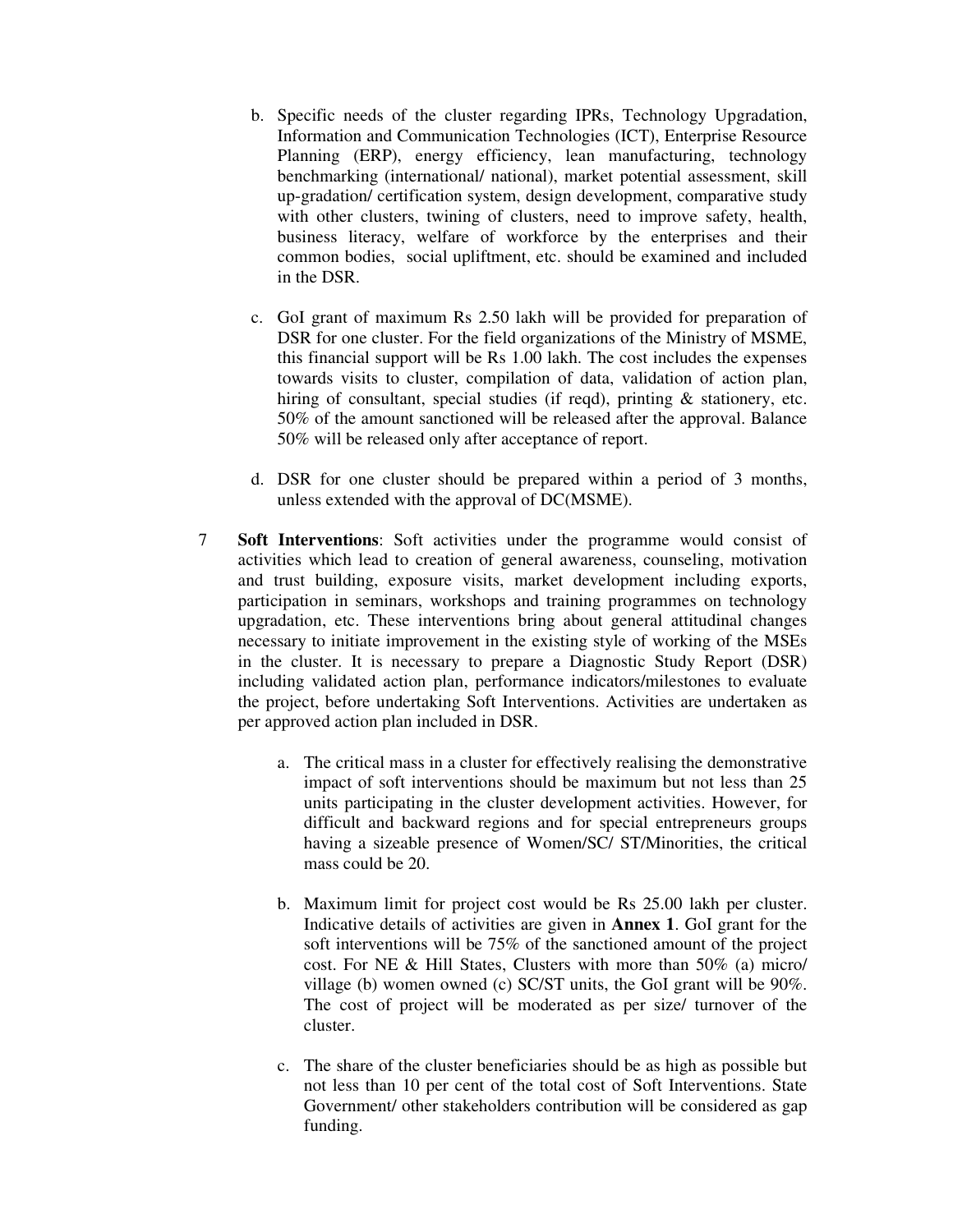- d. Funds will be released after getting commitment from the State Government/ Implementing Agencies that required share of the cost of interventions in the cluster is contributed by the cluster actors and other institutions/stakeholders. Funds will be released in two/three installments depending upon the implementation plan, requirements of funds.
- e. The duration of soft interventions will be maximum 18 months, unless extended with the approval of Steering Committee.
- 8 **Detailed Project Report (DPR):** A GoI grant of maximum Rs 5.00 lakh will be provided for preparation of a technical feasible and financially viable project report for setting up of a common facility center for cluster of MSE units and/or infrastructure development project for new industrial estate/ area or for upgradation of existing infrastructure in existing industrial estate/ area/cluster. 50% of the amount sanctioned will be released after the approval. Balance 50% will be released only after acceptance of report.
	- a. The DPR should include financial analysis like internal rate of return, break-even point, debt-service coverage ratio, sensitivity analysis, etc., using basic templates such as projected profit & loss account, projected balance sheet etc. The indicative format for preparation of DPR is given at **Annex 2**.
	- b. DPR should be appraised by a bank (if bank financing is involved)/independent Technical Consultancy Organization/ SIDBI.
- 9 **Hard Interventions (setting up of CFCs):** Hard Interventions under the programme will consist of creation of tangible "assets" as Common Facility Centers (CFCs) like Common Production/Processing Centre (for balancing/correcting/improving production line that cannot be undertaken by individual units), Design Centres, Testing Facilities, Training Centre, R&D Centres, Effluent Treatment Plant, Marketing Display/Selling Centre, Common Logistics Centre, Common Raw Material Bank/Sales Depot, etc.
	- a. The GoI grant will be restricted to 70% of the cost of project of maximum Rs 15.00 crore. GoI grant will be 90% for CFCs in NE & Hill States, Clusters with more than 50% (a) micro/ village (b) women owned (c) SC/ST units. The cost of project includes cost of Land (subject to max. of 25% of Project Cost), building, pre-operative expenses, preliminary expenses, machinery & equipment, miscellaneous fixed assets, support infrastructure such as water supply, electricity and margin money for working capital.
	- b. The entire cost of land and building for CFC shall be met by SPV/State Government concerned. In case existing land and building is provided by stakeholders, the cost of land and building will be decided on the basis of valuation report prepared by an approved agency of Central/State Govt. Departments/FIs/Public Sector Banks. Cost of land and building may be taken towards contribution for the project. CFC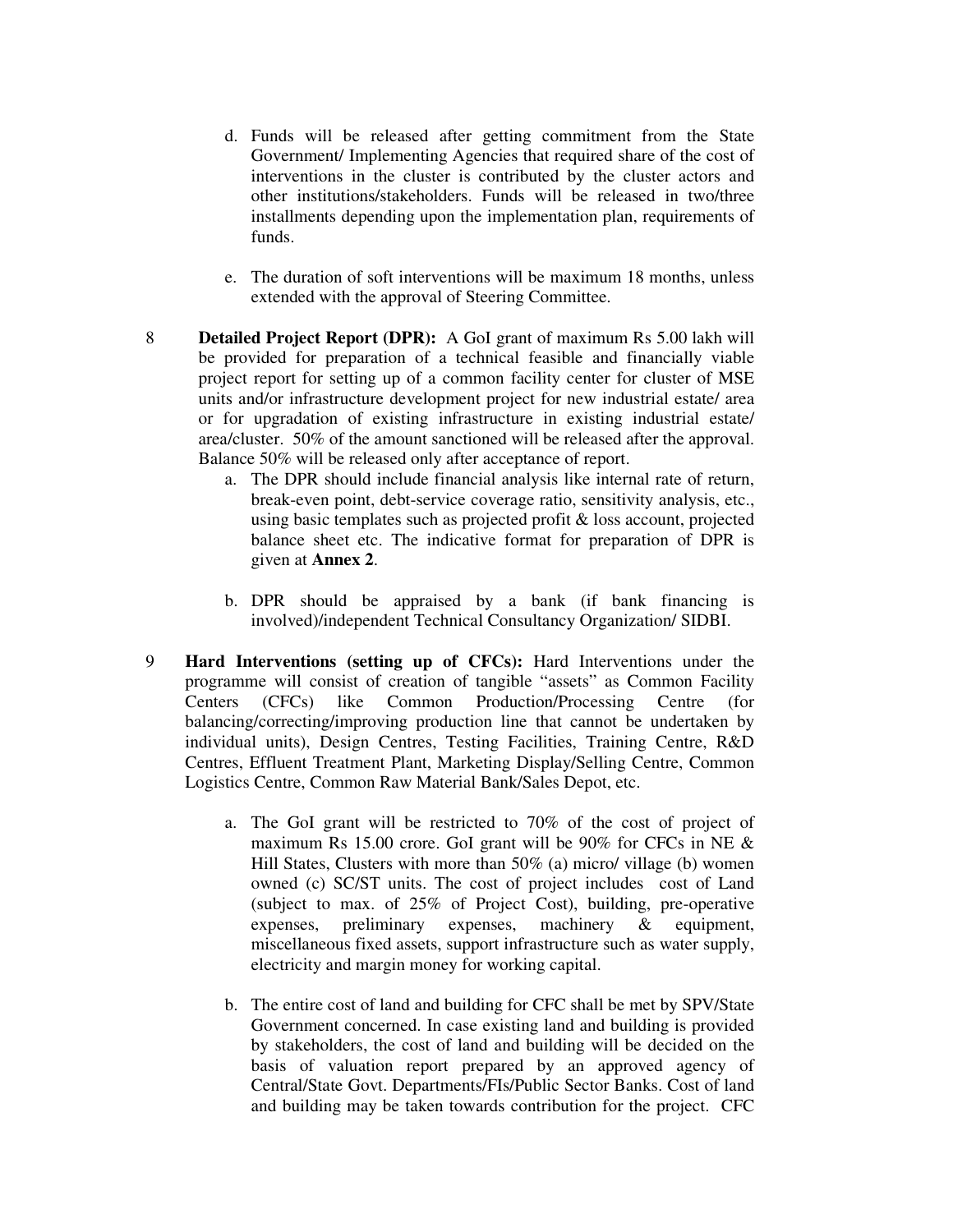can be set up in leased premises. However, the lease should be legally tenable and for a fairly long duration (say 15 years).

- c. It is necessary to form an SPV prior to setting up of and running the proposed CFC. An SPV is a clear legal entity (Cooperative Society, Registered Society, Trust or a Company) with evidence of prior experience of positive collaboration among its members. The SPV should have a character of inclusiveness wherein provision for enrolling new members to enable prospective entrepreneurs in the cluster to utilise the facility should be provided. In addition to the contributing members of the SPV, the organizers should obtain written commitments from 'users' of the proposed facilities so that its benefits can be further enlarged. Bylaws of SPV should have provisions for CDE/ CDA and one State Govt official as members of the SPV.
- d. There should be a minimum of 20 MSE cluster units serving as members of the Special Purpose Vehicle (SPV). There is no ceiling on the maximum number of members. In special cases, where considerations of investments, technology or small size of the cluster warrant lesser number of units, a minimum of 10 MSE units may be considered for the SPV.
- e. The share of the cluster beneficiaries should be as high as possible but not less than 10 per cent of the total cost of CFC. State Government contribution will be considered as gap funding. All the participating units should be independent in terms of their financial stakes and management. No single unit will hold more than 10 per cent in the equity capital (or equivalent capital contribution) of the SPV.
- f. Large mother manufacturing firms (whether in the public or private sector), other major buyers of the cluster MSE products, commercial machinery suppliers, raw material suppliers and business development service (BDS) providers will be eligible to contribute up to 49 per cent for SPV, provided management of SPV remains clearly with the intended beneficiary SPV. The SPV may also raise loans from banks to take care of any shortfall, expansion, etc. on the condition that the plant and machinery in the CFC purchased with Government assistance will not be hypothecated and the first right thereto will rest with the Government.
- g. Contribution by the SPV/State Government or the beneficiaries' share should be made upfront. Necessary infrastructure like land, building, water and power supply, etc must be in place or substantial progress should have been made in this regard before GoI assistance is released. Where bank finance is involved, written commitment of the bank concerned to release proportionate funds will also be necessary before release of GoI assistance.
- h. The CFC may be utilized by the SPV members and as also others in the cluster.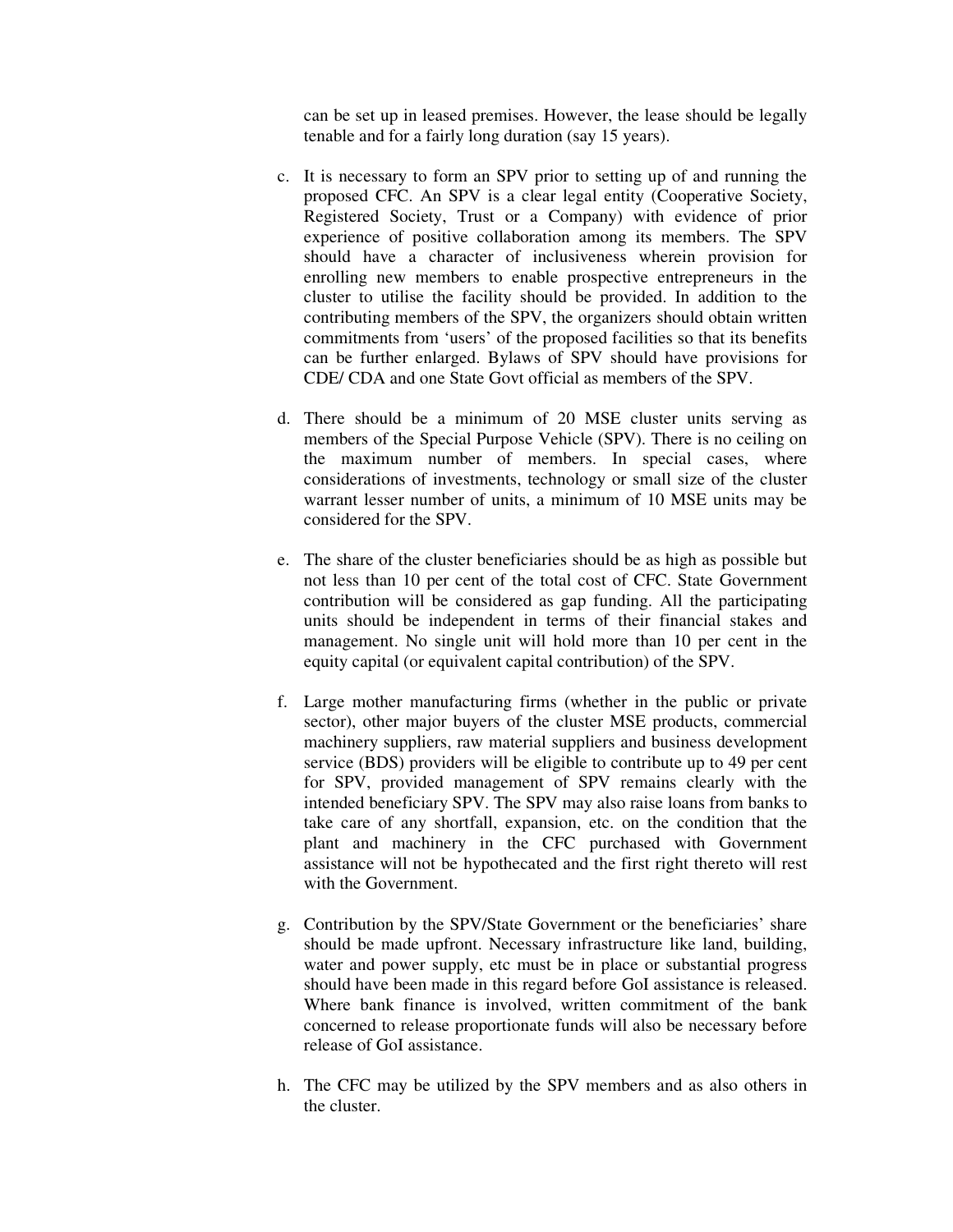- i. The CFC should be operationslised within two years from the date of final approval, unless extended with the approval of Steering Committee.
- j. Escalation in the cost of project above the sanctioned amount, due to any reason, will be borne by the SPV/ State Government. The Central Government shall not accept any financial liability arising out of operation of any CFC.
- k. User charges for services of CFC shall be close to prevailing market prices, as decided by the Governing Council of the SPV. The SPV members may be given reasonable preference in user charges.
- l. The CFC with cost higher than Rs 15.00 crore may also be considered under MSE-CDP. However, the GoI grant will be calculated with project cost ceiling of Rs 15.00 crore.
- m. Funds will be released in two/three installments (after final approval) depending upon the implementation plan, requirements of funds.
- n. A Tripartite Agreement among the GoI, the State Government concerned and the SPV shall be signed for CFC projects. The format of the agreement is given at **Annex 3**.
- o. **Exhibition Centres by Associations of Women Entrepreneurs:** The GoI assistance shall also be available to Associations of Women Entrepreneurs for establishing exhibition centres at central places for display and sale of products of women owned micro and small enterprises @ 40% of the project cost. The GoI contribution will be towards furnishings, furniture, fittings, items of permanent display, miscellaneous assets like generators, etc.
- 10 **Infrastructure Development**: Infrastructure Development projects under the scheme will consist of projects for infrastructural facilities like power distribution network, water, telecommunication, drainage and pollution control facilities, roads, banks, raw materials, storage and marketing outlets, common service facilities and technological backup services for MSEs in the new/ existing industrial estates/areas.
	- a. The location of the Projects should be close to district / block / taluka headquarters or any other development projects with access to the following basic facilities :
		- i. Proximity to railway stations / state highways to facilitate transport of raw material to, and finished material from the Project:
		- ii. Availability of water supply and adequate source of power supply. The power position should be reflected in the detailed project report;
		- iii. Telecommunication facilities;
		- iv. The location selected should not create any ecological imbalance by disturbing environment;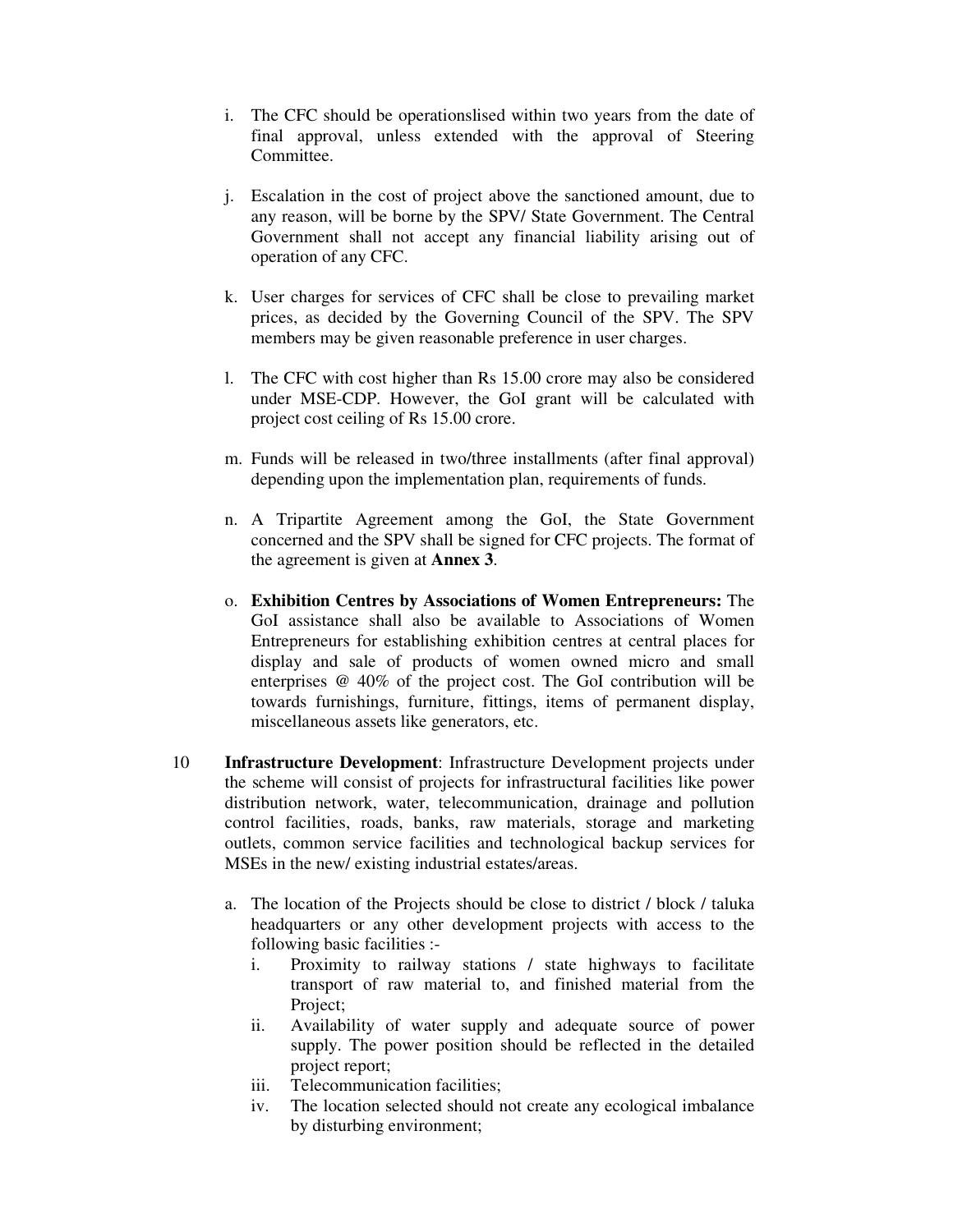- v. The workers in the project should not be made to travel for more than 8-10 kilometers from their dwelling places;
- b. The GoI grant will be restricted to 60% of the cost of project of Rs 10.00 crore. GoI grant will be 80% for projects in NE & Hill States, industrial areas/ estates with more than 50% (a) micro (b) women owned (c) SC/ST units. Details of components for new site development are given at **Annex 4.** For existing clusters, upgradation proposals will be based on actual requirements.
- c. The State/UT Governments will provide suitable land for the Projects. In estimated cost to set up a project under Infrastructure Development projects of Rs.10.00 crore (excluding cost of land), Central Government will provide grant-in-aid. The remaining amount may be loan from SIDBI/Banks/Financial Institutions or equity from State/UT Government. The State/UT Governments will meet the cost in excess of Rs.10.00 crore or any escalation in cost.
- d. The project should be completed within two years from the date of final approval, unless extended with the approval of Steering Committee.
- e. Second/ subsequent project in a district will be considered only if the sites developed in the earlier project (s) have been allotted.
- f. Funds will be released on reimbursement basis or on matching share basis (Implementing Agency will deposit its share in the dedicated bank account in the name of project and submit a bank certificate).  $1<sup>st</sup>$ installment limited to Rs. 2 crore only.
- g. State/UT Governments may constitute State Level Committees to coordinate and monitor the progress of implementation of the Projects, with representatives from O/o DC (MSME), SIDBI, Lead Bank, etc.

# h. **Other Conditions**:

- i. Construction of sheds/structures shall not be taken up under the scheme. Sheds/structures will be built by the entrepreneurs according to their needs.
- ii. Suitable land endowed with infrastructural facilities like water, electricity, communication and nearness to "mandis" should be selected.
- iii. There should be forward and backward linkages between agriculture and industry. Efforts should be made to use local resources both men and material.
- iv. Any change in the layout plan should be got approved by DC (MSME).

# **11 Implementation Agencies:**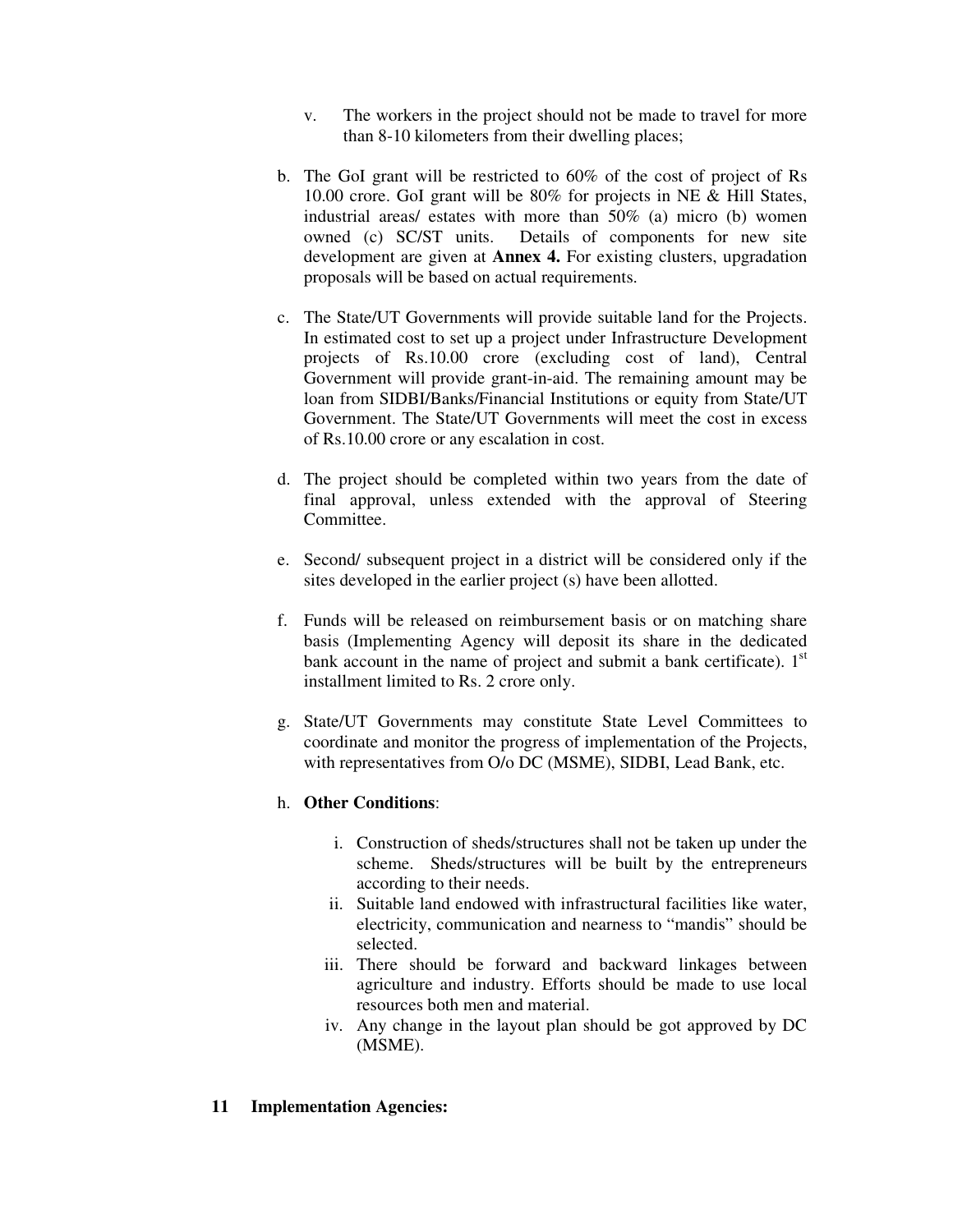| <b>Activity</b>      | <b>Implementing Agency</b>                                                                                                                                   |
|----------------------|--------------------------------------------------------------------------------------------------------------------------------------------------------------|
| Diagnostic study     | • Offices of the Ministry of MSME                                                                                                                            |
| Soft Interventions   | • Offices of State Governments                                                                                                                               |
| Setting up of CFC    | • National and international institutions<br>engaged in development of the MSE sector.<br>• Any other institution/agency approved by<br>the Ministry of MSME |
| Infrastructure       | State/UT Governments through an appropriate                                                                                                                  |
| Development projects | state government agency with a good track                                                                                                                    |
|                      | record in implementing such projects.                                                                                                                        |

- **12 Project Approval**: The proposals under the scheme will be considered for approval by the Steering Committee of the MSE-CDP. Constitution of the Steering Committee will be:
	- i. Secretary (MSME) Chairman
	- ii. AS&DC(MSME)
	- iii. AS&FA
	- iv. Adviser (VSE), Planning Commission
	- v. Joint Secretary, Ministry of MSME
	- vi. Representative of SIDBI
	- vii. ADC/ JDC / Director Incharge of the scheme Member Secretary
	- viii. Representative(s) of concerned Industry Association(s)
	- ix. Special invitees (financial institutions, programme management service provider, Representative of appraisal agency etc.)
- 12.1 Proposals for DSR, DPR and Soft Interventions will be approved in one stage only.
- 12.2 Hard interventions (CFC) and infrastructure development projects will be approved in two stages: In-principle approval and final approval.
- 12.2.1 **In-principle approval:** All the proposals should be sent to the office of DC (MSME) through concerned state government. However, institutions of the Ministry of MSME may send proposals for soft interventions/ DSR/DPR directly to the Office of DC (MSME). In case of infrastructure development projects/DPR thereof, State government will submit the proposal to the office of DC (MSME). Office of DC(MSME) may take assistance of Project Management Service Providers (PMS) for examining of the proposals before considering them for approval. In-principle approval shall be valid for a period of 6 months, and before that it is expected that the project would be ready for final approval. In case, final proposal is not received in 6 months, it will automatically lapse, unless it is specifically extended by the steering committee.
- 12.2.2 **Final Approval:** The projects which have been accorded in-principle approval, shall be accorded final approval on fulfillment of following conditions:
	- **i Common Facility Center (CFC)**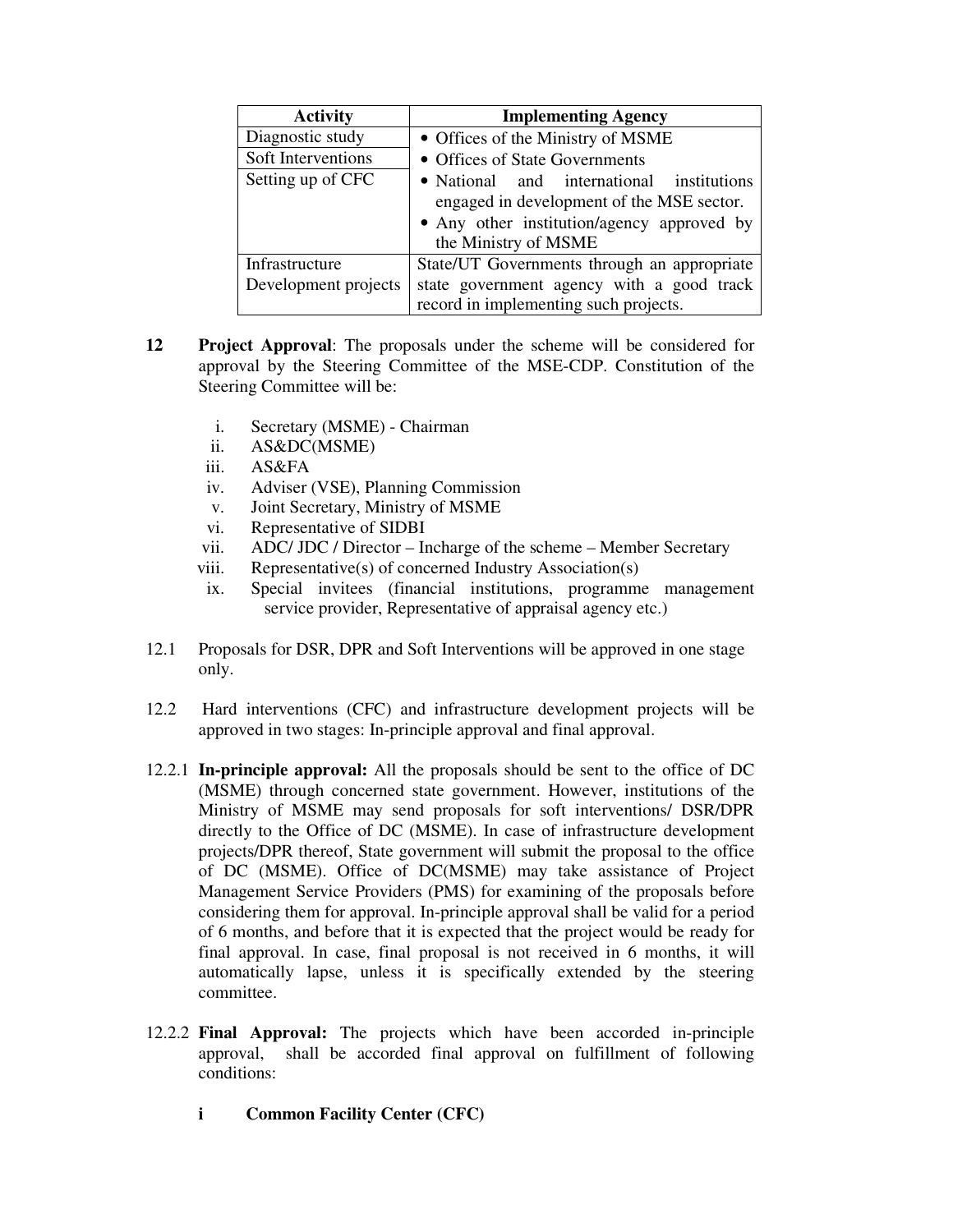- **a** Formation of SPV and Trust building. Role and functions of the SPV should be defined.
- **b** Land procured and registered in the name of SPV
- **c** Submission of appraised Detailed Project Report (DPR).
- **d** Details of the share holding of the SPV
- **e** Project Specific account in Schedule A bank

# **ii Infrastructure Development Projects**

- **a** Submission of appraised DPR with approved layout plan.
- **b** Confirmation of availability of suitable land of the requisite size endowed with infrastructural facilities like water, electricity, communication etc. The land should be in possession in the name of the Implementing Agency (IA) with Clear Title and complying with Zoning regulations and non-agricultural conversion etc
- **c** Constitution of State Level Committee to coordinate and monitor the progress of implementation of the Projects
- **13 Programme Management Service Providers (PMS):** Considering the unorganized and micro / small scale nature of enterprises and the need for very extensive project development efforts, especially for industrially backward regions office of DC(MSME) with the approval of the Steering Committee, may appoint competent Programme Management Service Providers (PMS) for facilitating formation of various proposals and their implementation. PMS would act as a link between DC (MSME) and the industry/ state government and would help in efficient and speedy roll out of the Scheme. Office of DC(MSME) will identify, select and prepare a panel of PMSs. The PMS shall report directly to the office of DC (MSME)**.** 
	- 13.1 Service charges for the PMS shall be paid from within the approved budget outlay of the scheme.
	- 13.2 The PMS will have the following responsibilities:
		- a Sensitisation and awareness creation about the scheme
		- b Identification of need for soft and hard interventions and formulation of suitable proposals
		- c Assist state governments/ industry associations / groups of entrepreneurs / other stakeholder/ agencies in conceptualizing projects and preparing comprehensive proposals / DPRs.
		- d Assisting the identified entrepreneurs in establishment and structuring the project specific SPV
		- e Assist office of DC(MSME) in examining the proposals for inprinciple and final approval.
		- f Assist SPVs in selection of agencies / experts for various services and in developing suitable operational framework for CFC
		- g Assist in periodical monitoring of the progress of the projects and disbursement of funds
		- h Provide need based advisory services to the office of DC (MSME) and assist in strategy formulation for effective implementation of the scheme

# **14 Monitoring and Evaluation**: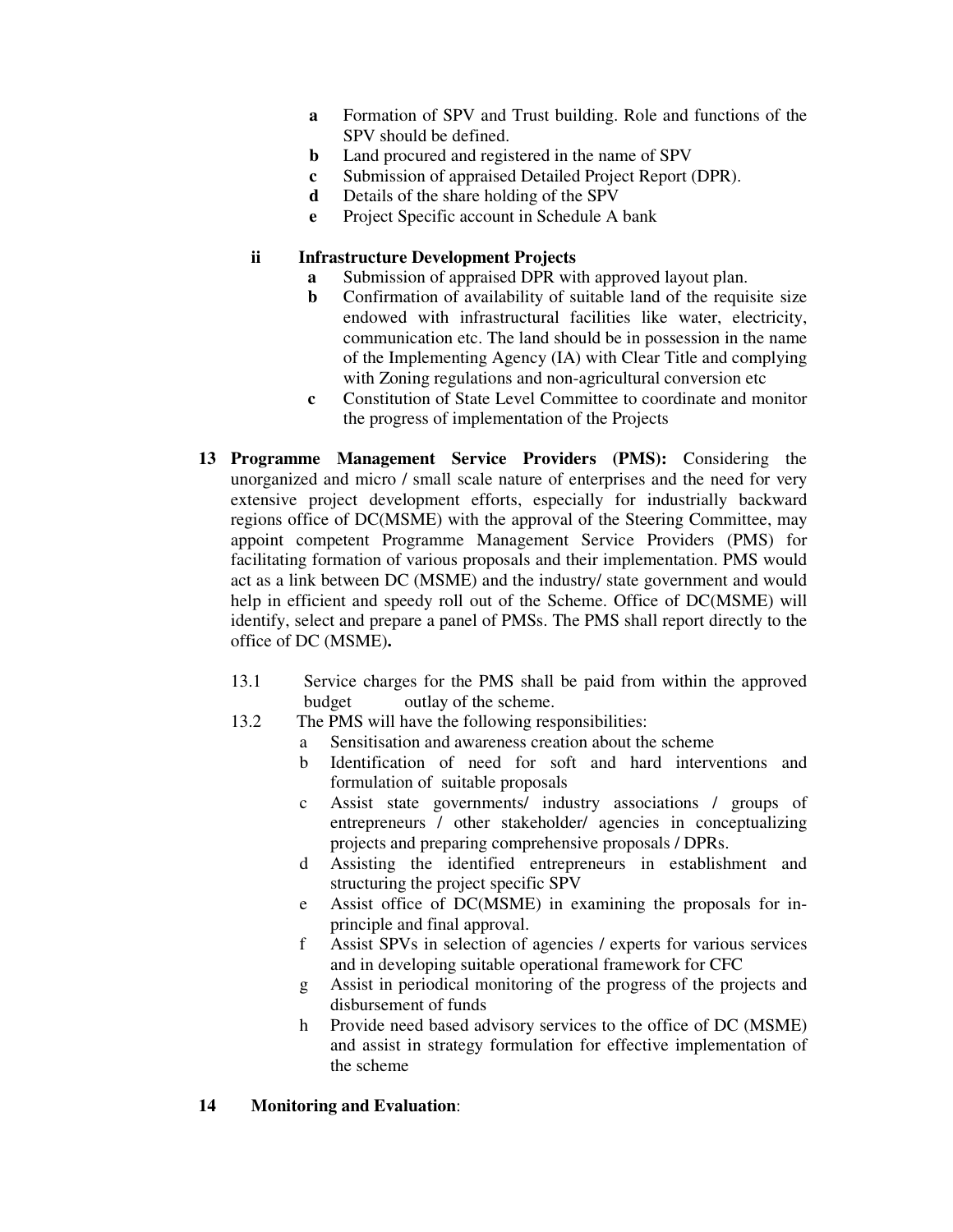- 14.1 The Development Commissioner (MSME) will be the apex body for coordinating and overseeing the progress of the projects.
- 14.2 In case of projects implemented by the State Governments, their autonomous bodies and SPVs, monitoring of the projects will be the responsibility of the State Governments concerned to ensure satisfactory and time-bound implementation of the activities. Each State Government will also be required to constitute a Project Steering Committee under the chairmanship of Secretary or Director of Industries and consisting of representatives of all stakeholders for this purpose.
- 14.3 In case of cluster development projects not covered as above, the office of DC(MSME) will directly monitor the progress with the assistance of or through its field level offices.

# **15 Miscellaneous Provisions**

- **15.1 Monitoring and Management Expenses**: At present, interventions are being undertaken in more than 400 clusters. Project monitoring and management @ 2 % of the total budget outlay for the sanctioned funds will be utilized, mainly at the office of DC (MSME) for
	- i. Preparation of panels of PMS/ experts/ expert agencies for preparation of DSRs, DPRs, agencies involved in cluster development, etc
	- ii. Development of customized software for data management, specialized reports and monitoring & evaluation
	- iii. MSE-CDP related communication and stationery expenses
	- iv. Travel/ exposure visits of the cluster cell officials in the Office of DC (MSME) for monitoring MSE-CDP activities
	- v. Organizing of meetings including steering committee ones
	- vi. Purchase of office automation equipment like photocopier, maintenance etc
	- vii. Outsourcing of data management services
- **15.2 National Level Miscellaneous Activities**: Activities (like organizing training/ national workshops, publishing of cluster related material, preparation of study material, deputation of officers from headquarters, specials studies, etc.), setting up of and supporting Resource Centers, which are not part of cluster specific action plans, but are directly connected with the promotion of the scheme and duly approved by the Steering Committee subject to 5% of the total cluster development budget in a particular year, will also be permitted. Training will also be imparted to the Implementing Agencies, SPVs, and other stakeholders as and when required.
- **15.3 Cluster development through International Agencies:** The interventions criteria/ proposal format for cluster develop through International agencies like UNIDO, GTZ, DFID etc do not match with that of the MSE-CDP. However, sometimes it is required to join hand with such agencies with necessary international expertise for development of clusters on national/ regional level. Contribution for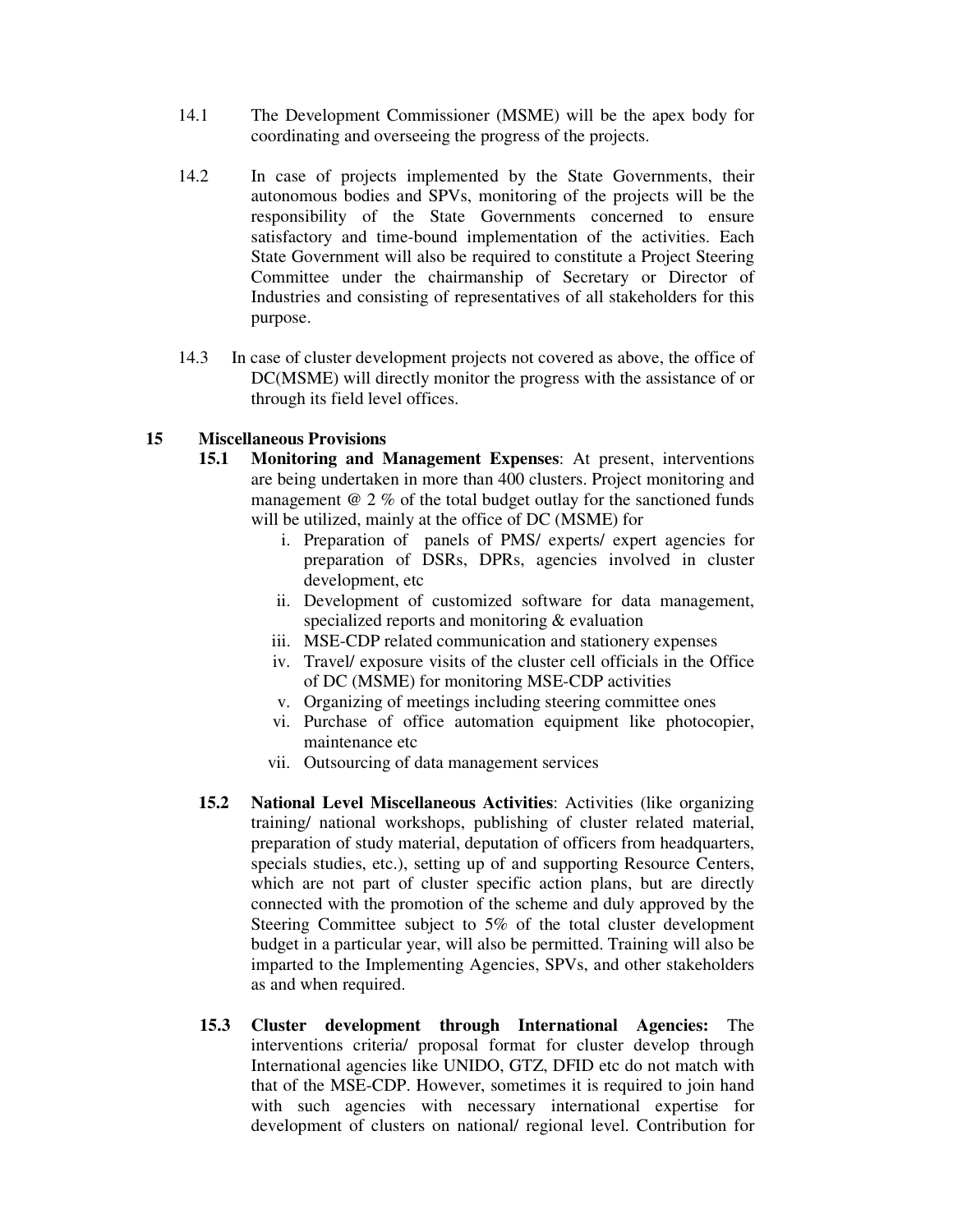such programmes may be considered by the Steering Committee in relaxation of the prescribed norms.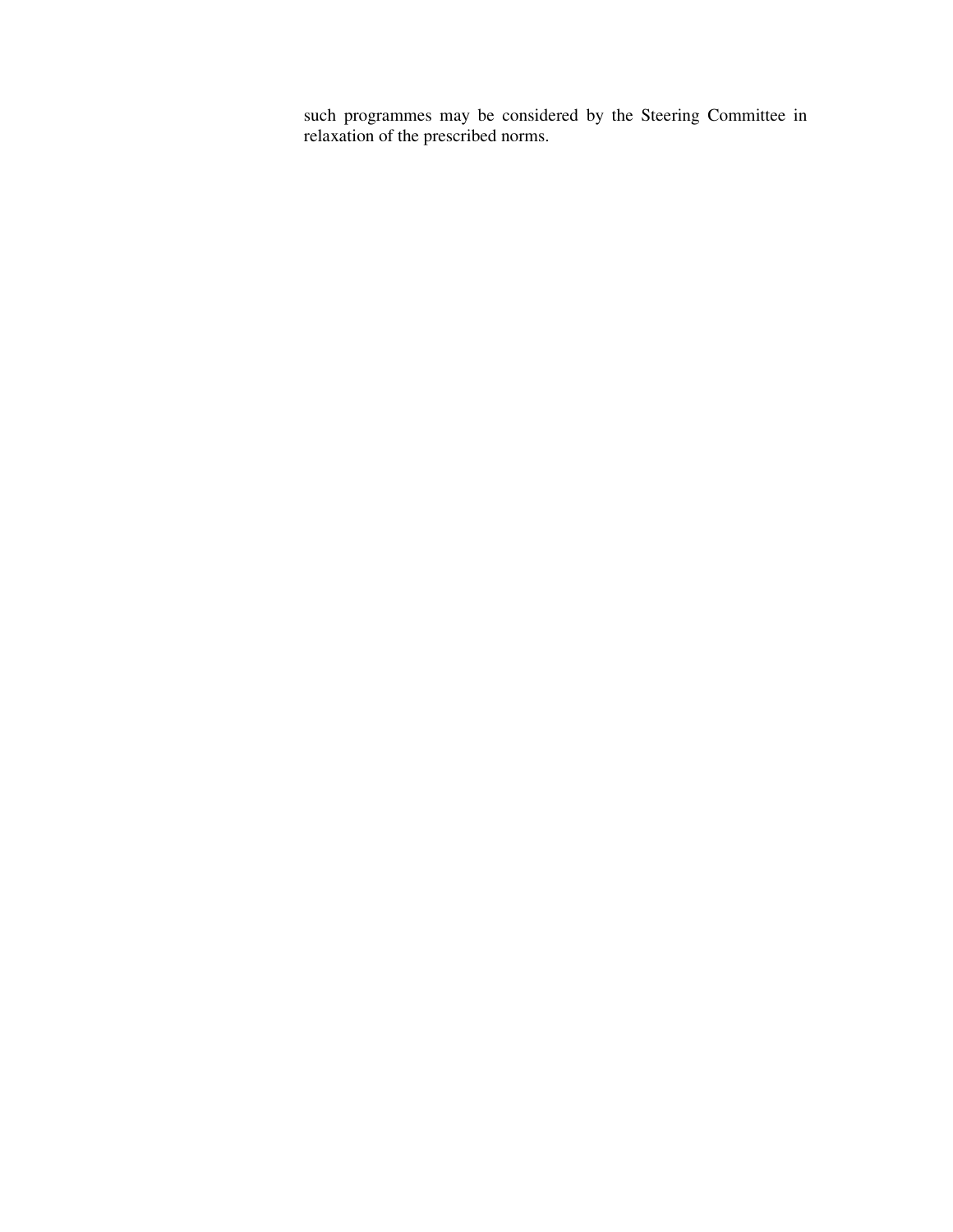**Annex 1** 

| Proposed Budget (Indicative)* and Means of Finance for Soft Interventions |              |
|---------------------------------------------------------------------------|--------------|
| (per cluster spread over a period of 18 months)                           | (Rs in lakh) |

| S   | (per cluster spread over a period of 18 months)                                                                                                                                                                                                                       | <b>Max</b>    | (RS IN RIKN)<br><b>Means of Finance</b> |                                 |                 |  |
|-----|-----------------------------------------------------------------------------------------------------------------------------------------------------------------------------------------------------------------------------------------------------------------------|---------------|-----------------------------------------|---------------------------------|-----------------|--|
| No. | <b>Description</b>                                                                                                                                                                                                                                                    | <b>Estima</b> | GoI                                     | <b>State</b>                    | SPV/            |  |
|     |                                                                                                                                                                                                                                                                       | ted           |                                         | assistan Govt. $\&$ /or Private |                 |  |
|     |                                                                                                                                                                                                                                                                       | <b>Expen</b>  | ce                                      | PSU,                            | <b>Partners</b> |  |
|     |                                                                                                                                                                                                                                                                       | diture        |                                         | <b>Institution</b>              |                 |  |
|     |                                                                                                                                                                                                                                                                       |               |                                         | S                               |                 |  |
| 1.  | Trust building (organizing meetings,                                                                                                                                                                                                                                  |               | upto                                    |                                 |                 |  |
|     | seminars for cluster actors) 4 meetings                                                                                                                                                                                                                               | 0.80          | 90%                                     |                                 |                 |  |
| 2.  | Building awareness of various schemes<br>of Ministry of MSME, other Ministries<br>and Departments of State & Central<br>Govt, other developmental agencies,<br>Financial<br>institutions<br>etc<br>(2<br>programmes)                                                  | 0.80          | upto<br>90%                             |                                 |                 |  |
| 3.  | training<br>Organizing<br>programmes<br>/seminars /workshops/ study tours to<br>clusters/<br>demonstration<br>other<br>of<br>technology/<br>equipment,<br>including<br>expert fees, travel, lodging, boarding,<br>(Total upto 6 programmes @<br>etc.<br>Rs.1.00 lakh) | 6.00          | upto<br>80%                             |                                 |                 |  |
| 4.  | Capacity building (exposure<br>visits,<br>benchmarking, brochure preparation,<br>web-site launching, initial recruitment<br>cost, etc.)                                                                                                                               | 1.00          | upto<br>60%                             |                                 |                 |  |
| 5.  | Services of BDS providers, (max 20<br>person-days @ Rs 7000/- per day +<br>boarding/lodging charges as per Group<br>A officer's entitlement)                                                                                                                          | 3.00          | upto<br>90%                             |                                 |                 |  |
| 6.  | Participation in one foreign fair (for<br>entrepreneurs in clusters). One fair per<br>cluster.                                                                                                                                                                        | 5.00          | 50%                                     |                                 |                 |  |
| 7.  | Miscellaneous<br>developmental<br>costs<br>(translation, publications-lump sum)                                                                                                                                                                                       | 1.50          | upto<br>80%                             |                                 |                 |  |
| 8   | In-house institutional Staff:<br>a CDA (if required) -18 month @ Rs.<br>30000 pm                                                                                                                                                                                      | 5.40          | upto<br>50%                             |                                 |                 |  |
|     | b Local Organizer/NDA-18 month<br>$^{\omega}$<br>Rs.20000 pm                                                                                                                                                                                                          | 3.60          | upto<br>50%                             |                                 |                 |  |
| 9   | Local travel in the cluster of the in-<br>house staff and Telecommunications<br>expenses (Rs 5000 per month)                                                                                                                                                          | 0.90          | 100%                                    |                                 |                 |  |
| 13. | Local purchases (computer, telephone,<br>fax-lump sum, year-wise), if required                                                                                                                                                                                        | 0.75          | 100%                                    |                                 |                 |  |
| 15  | Participation of CDE/CDA/ cluster<br>official along with entrepreneurs of the<br>cluster. economy/ excursion fair + TA                                                                                                                                                | 1.25          | 100%                                    |                                 |                 |  |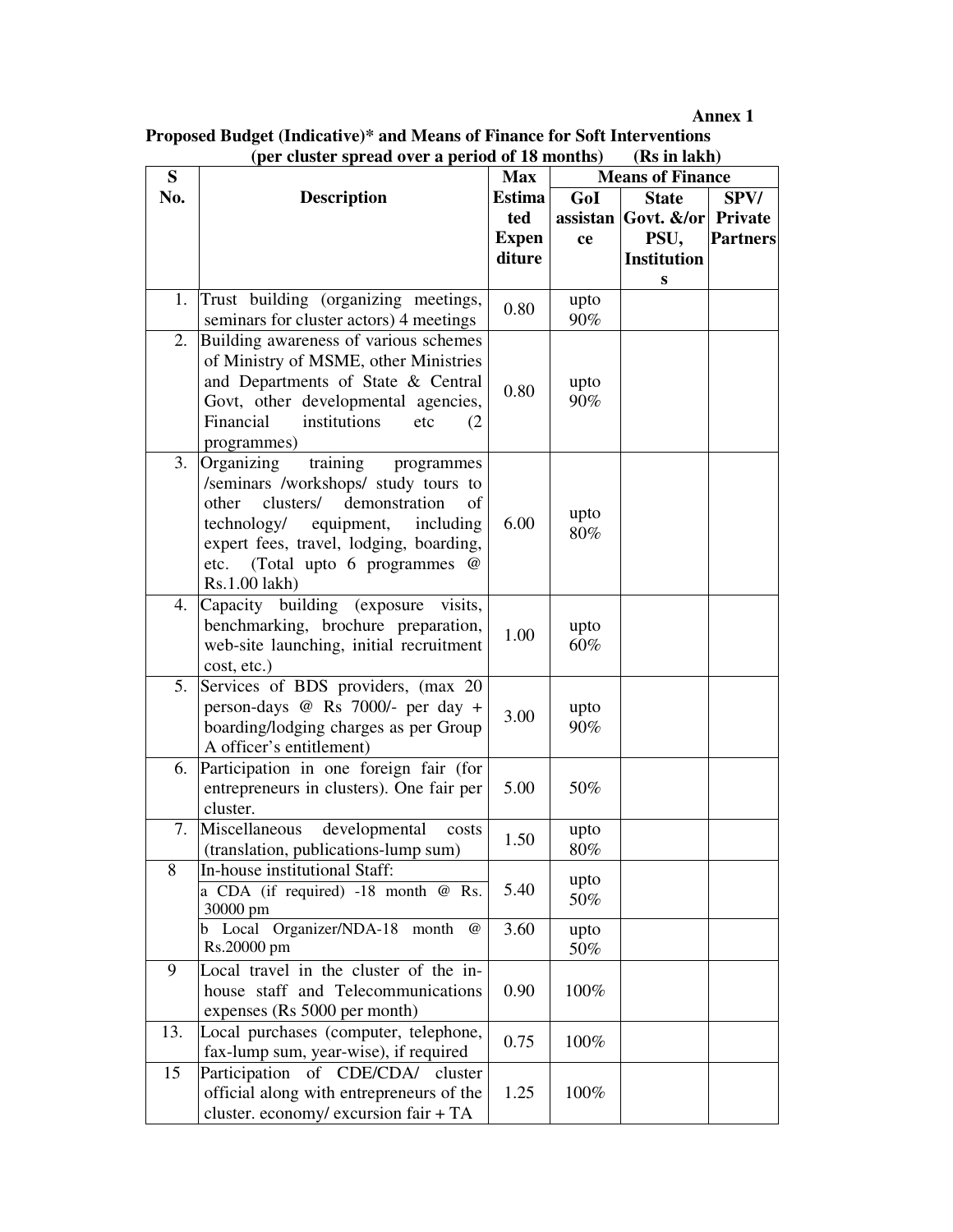- NB Maximum limit for project cost would be Rs 25.00 lakh per cluster. Overall funding pattern will be guided by the details given in para 7b.
	- $\triangleright$  After approval of the action plan, changes in the sub-heads up to 25% of the approved amount within the total budget may be allowed with the permission of Director, MSME-DI / DC (MSME).
	- $\triangleright$  \* All the activities mentioned above may not be required in all the clusters. Actual action plan and budget must be prepared on the basis of requirements of the cluster and in close liaison and consent of the cluster beneficiaries/ users body.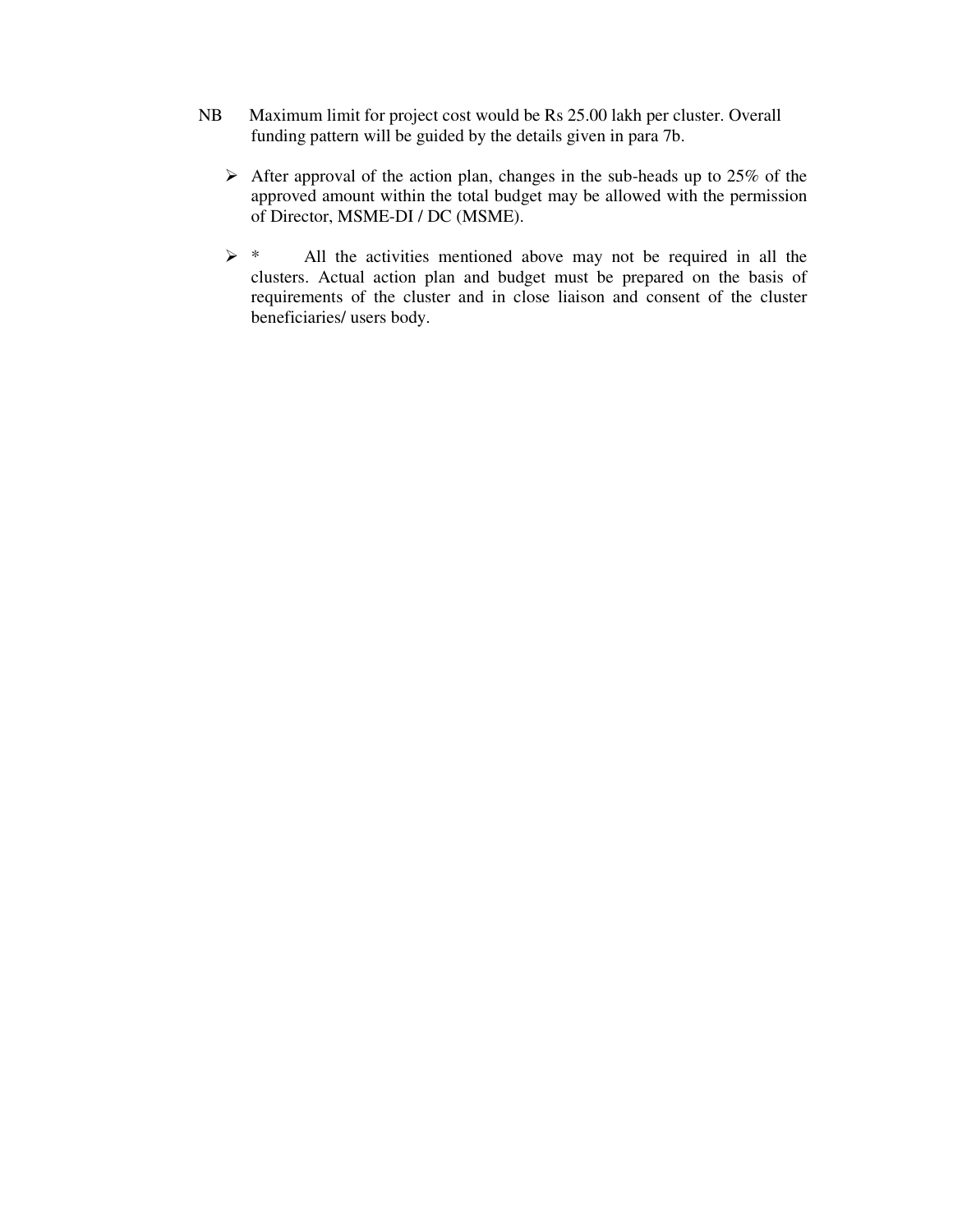# **Format of Detailed Proposal for CFC**

- 1 The basic details/documentation
	- i. Name and location of the cluster
	- ii. Nature of activity and products
	- iii. Number and size (also in terms of installed capacity) of units
	- iv. Scale of investment (also in terms of net fixed and important current assets)
	- v. Value of output in the last 5 years (different enterprise segment wise), including export output, if any
	- vi. Projected performance of the cluster after proposed intervention (in terms of production, export/domestic sales and direct/indirect employment, etc.)
	- vii. Diagnostic study/comparative advantage benchmark survey (main findings)
	- viii. Information on nature of critical gaps identified (such as poor storage facility, poor testing and quality control facilities-item-wise cost estimates)
	- ix. Implementation schedule; structuring of the SPV, such as copy of certificate of incorporation, articles of association and letter of agreement with stakeholders
	- x. Revenue generation mechanism for sustainability of assets (service/user charges to be levied, any other-to be specified)
	- xi. Project highlights--total cost of project, contribution from cluster enterprises/stakeholders, average contribution by individual enterprises, grant in aid under MSE-CDP, term loans, debt-equity ratio, repayment schedule and estimated debt service coverage ratio (DSCR), annual estimated income, expenditure, gross and net profit at expected/optimal levels of operations, break even (BE)/internal rate of return (IRR) calculations, payback period, etc.
	- xii. In-principle sanction of loan from a bank, if applicable
	- xiii. Previous track record of co-operative initiatives pursued by SPV members need to be highlighted with support documentation
	- xiv. CFC may be utilised by SPV members as also others in a cluster. However, evidence should be furnished with regard to SPV member ability to utilise at least 60 per cent of installed capacity.

# 2. **Elements of DPR**

- 2.1 Plant and machinery
	- (a) List of Plant and Machinery

| Sr.<br>No. | Particulars<br>  plant and<br>machinery | of   No. | Power<br>requirement   Price<br>(HP/KW) | F.O.R.<br>(Rs) | Name of Delivery<br>proposed   Schedule<br>suppliers (month- | wise) |
|------------|-----------------------------------------|----------|-----------------------------------------|----------------|--------------------------------------------------------------|-------|
|            |                                         |          |                                         |                |                                                              |       |

Note: Add central sales tax, packing and forwarding charges (2%), transit insurance  $(1\%)$ , and freight  $(2\%)$  to costs or actuals.

(b) Capacity of plant and machinery on single shift basis

(c) Production pattern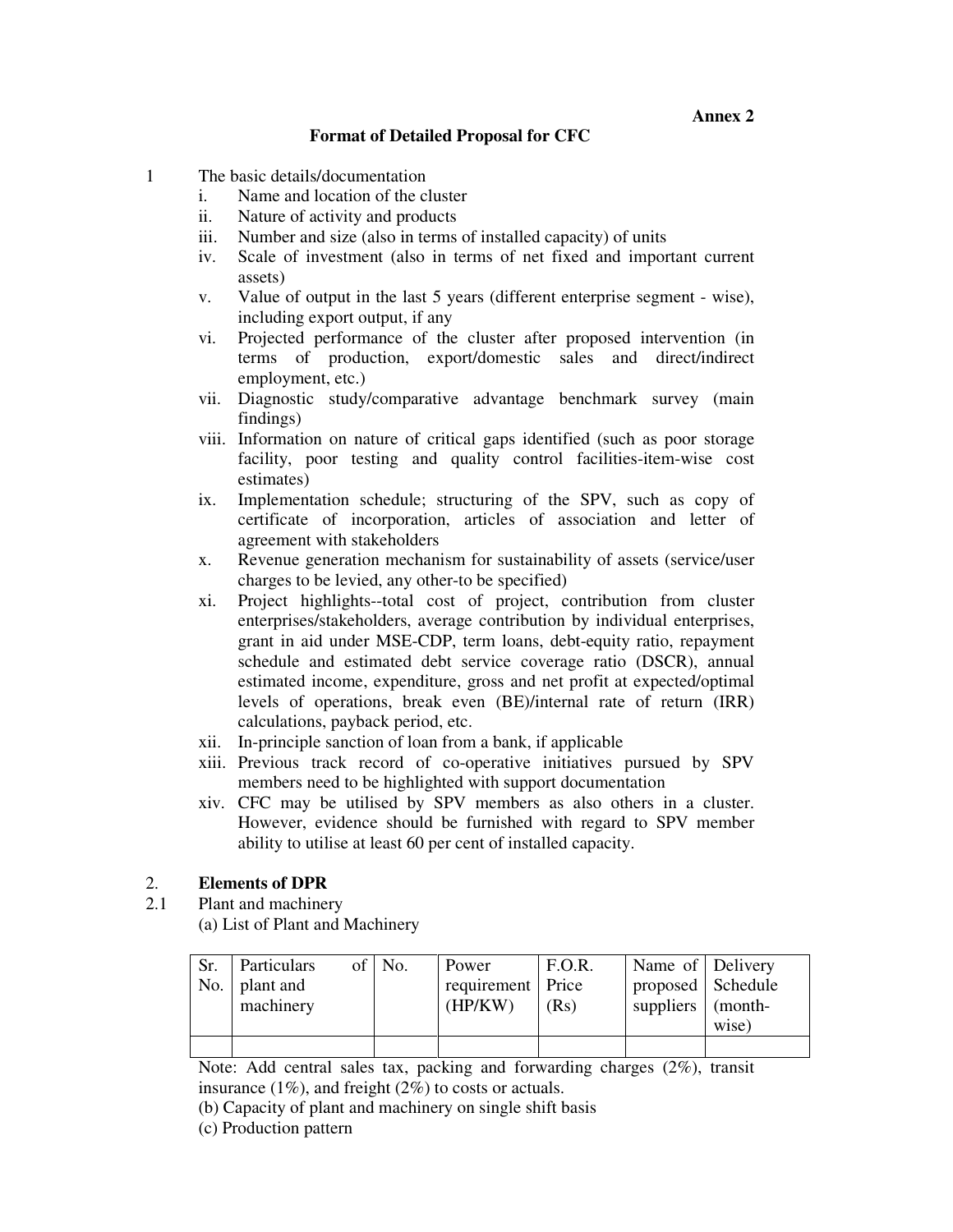2.2 Annual requirement of raw materials and consumables at 100% capacity utilization

| No. | Particulars<br>raw material | of Specifications/<br>indigenous/ | Quantity required   Unit price   Total<br>at full capacity | (Rs.) | value |
|-----|-----------------------------|-----------------------------------|------------------------------------------------------------|-------|-------|
|     |                             | imported                          |                                                            |       | Rs.   |
|     |                             |                                   |                                                            |       |       |

2.3 Utilities and services at full capacity utilization

# (a) Power for industrial purpose

| Sr. | Particulars of the KW |  | No.     |     | of   KW/month   $\text{Rs.}/$ |            | Total |
|-----|-----------------------|--|---------|-----|-------------------------------|------------|-------|
|     | No.   machinery       |  | working |     |                               | <b>KWH</b> |       |
|     |                       |  | hrs.    | per |                               |            |       |
|     |                       |  | month   |     |                               |            |       |
|     |                       |  |         |     |                               |            |       |

(b) Power requirement for commercial/ domestic purpose

(c) Water

(d) Gas/Oil/ Other utilities

#### 2.4 Site Development and civil construction

|     | Particulars                          | Quantity/nos | Rate | Cost |
|-----|--------------------------------------|--------------|------|------|
|     | Cost of land                         |              |      |      |
| ii  | Development cost of land             |              |      |      |
| iii | Cost of compound wall                |              |      |      |
| iv  | Cost of fabricated gates $\&$ grills |              |      |      |
| V   | Cost of shed                         |              |      |      |
| vi  | Cost of laboratory                   |              |      |      |
| vii | Other RCC construction               |              |      |      |
| ix  | Water tank/Overhead water tank       |              |      |      |
|     | Total                                |              |      |      |

# 2.5 Organizational set up and man power requirement

| No. | Category/ Designation | No. of persons | Salary<br>month $(Rs)$ | per | Total<br>(PM) | salary |
|-----|-----------------------|----------------|------------------------|-----|---------------|--------|
|     |                       |                |                        |     |               |        |

Note: Add 25% towards fringe benefits and 5% annual increment

#### 2.6 Project cost

|       | Particulars of cost                                              | Amount |
|-------|------------------------------------------------------------------|--------|
|       |                                                                  | (Rs.)  |
| (i)   | Land $&$ site development                                        |        |
| (ii)  | <b>Building</b>                                                  |        |
| (iii) | Plant and machinery (cost of plant and machinery, 10%            |        |
|       | installation, electrification and commissioning)                 |        |
| (iv)  | Misc. fixed assets (fixture, furniture, fire fighting equipment, |        |
|       | first aid equipment, back up power supply, etc.)                 |        |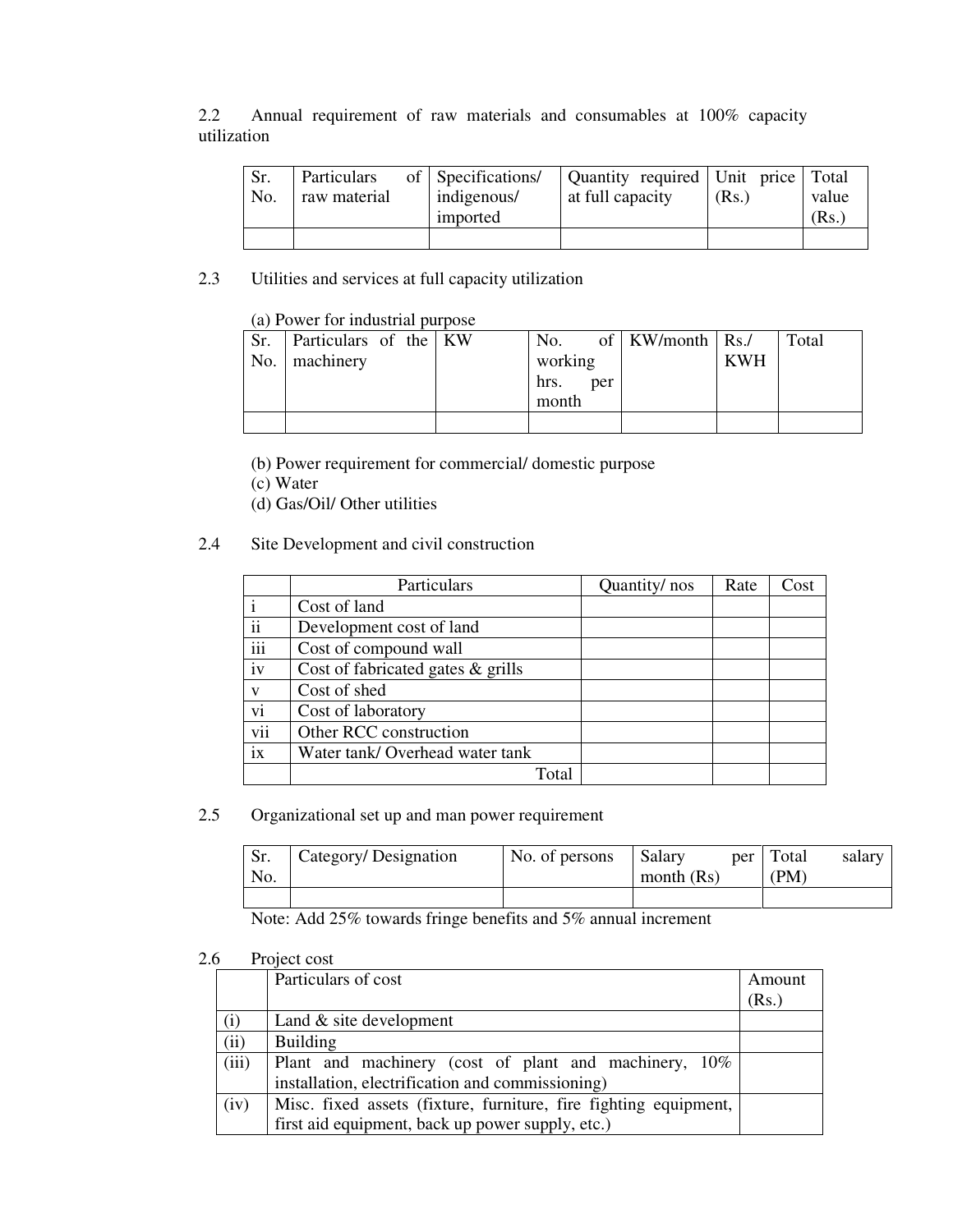| (v)    | Preliminary expenses (diagnostic study, DPR, legal &            |  |
|--------|-----------------------------------------------------------------|--|
|        | administrative expenses, telephone, stationery, etc.)           |  |
| (vi)   | Pre-operative expenses (establishment, travel, interest on      |  |
|        | borrowings, committed charges during construction period, start |  |
|        | up expenses, etc.)                                              |  |
| (vii)  | Provision for contingencies (2% building and 5% on plant and    |  |
|        | machinery)                                                      |  |
| (viii) | Margin money for working capital                                |  |
|        | $\Gamma$ ota                                                    |  |

# 2.7 Means of finance

| Sr. .No. | Agency                 | Amount (Rs. lakh) $\phi$ of the project |
|----------|------------------------|-----------------------------------------|
|          |                        | cost                                    |
|          | <b>SPV</b>             |                                         |
| 2.       | GoS                    |                                         |
| 3.       | GoI                    |                                         |
| 4.       | <b>Bank Borrowings</b> |                                         |
|          | Others                 |                                         |
|          | Total                  |                                         |

# 2.8 Working capital and margin money (actual capacity utilisation year wise)

| Sr. | <b>Particulars</b>                                                                                  | No. of<br>Mar |     | as per capacity utilisation |            |                         |  |
|-----|-----------------------------------------------------------------------------------------------------|---------------|-----|-----------------------------|------------|-------------------------|--|
| No. |                                                                                                     | month<br>S    | gin | $1st$ year                  | $2nd$ Year | $3^{\text{rd}}$<br>year |  |
| 1.  | Raw material and<br>consumables                                                                     |               |     |                             |            |                         |  |
| 2.  | Utilities                                                                                           | 1             |     |                             |            |                         |  |
| 3   | Working expenses (salary of<br>manpower)                                                            | $\mathbf{1}$  |     |                             |            |                         |  |
| 4.  | Works in process (cost of raw<br>material, utility and salary on<br>actuals)                        |               |     |                             |            |                         |  |
| 5.  | Stock of finished goods (cost<br>of raw material, utility, salary,<br>factory overheads on actuals) |               |     |                             |            |                         |  |
| 6.  | Bills receivables (Sales value)                                                                     |               |     |                             |            |                         |  |
|     | Total                                                                                               |               |     |                             |            |                         |  |

# 2.9 Cost of production (Projection for 10 years of operation in tabular form)

- (i) Raw materials and consumables
- (ii) Utilities
- (iii) Wages and salary
- (iv) Repairs and maintenance
- (v) Insurance
- (vi) Administrative and factory overheads
- (vii) Selling expenses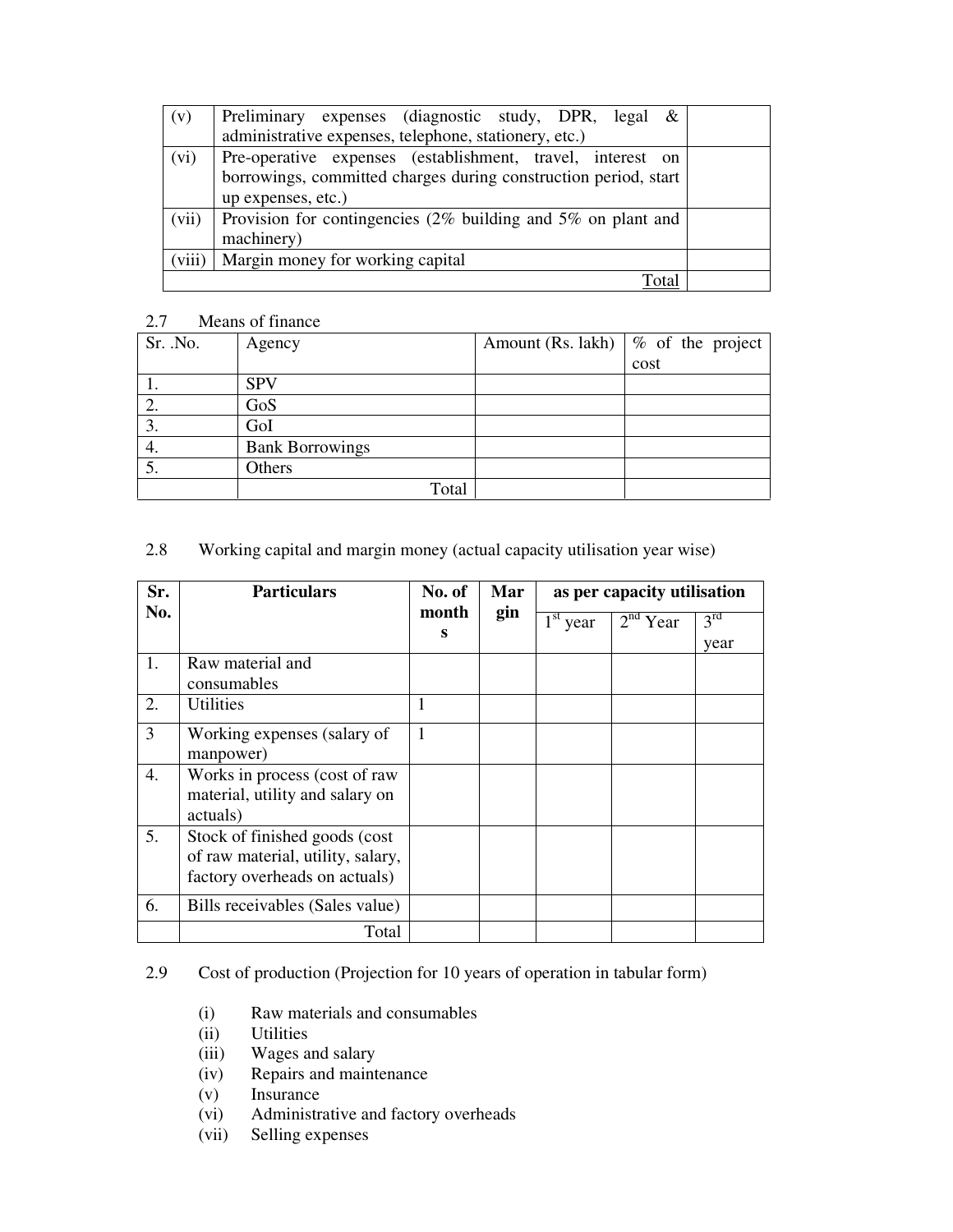2.10 Estimation of profitability (projections for 10 years of operation in tabular form)

- (i) Installed capacity
- (ii) Number of working days (single shift basis)
- (iii) Capacity utilization
- (iv) Production (in single unit)
- (v) Sales realisation
- (vi) Cost of production
- (vii) Gross profit  $[(v)-(vi)]$
- (viii) Financial expenses
- (a) Interest on bank borrowing
- (ix) Depreciation on written down value method (as per separate schedule to be attached for different categories of fixed assets)
- (x) Preparatory expenses not written off
- (xi) Operating profit  $[(\overline{vii}) \{(viii) + (ix) + (x)\}]$
- (xii) Tax vide separate schedule
- (xiii) Profit after tax  $[(xi) (xii)]$
- $(xiv)$  Available surplus  $[(xiii) + (ix)]$
- 2.11 Cash flow statement (projections for 10 years in tabular form)
	- (A) Sources of fund:
		- (a) Gross profit less depreciation
		- (b) Term loan
		- (c) Subsidy/Grant
		- (d) Promoter's contribution
		- (e) Increase in bank borrowings
		- (f) Depreciation
	- (B) Disposal of funds:
		- (a) Preliminary & pre-operative expenses
		- (b) Capital expenditure
		- (c) Increase in working capital
		- (d) Interest on term loan
		- (e) Interest on bank borrowings
		- (f) Decrease in term loan
		- (g) Taxes
	- (C) Opening balance of cash in hand or at bank [sum total of  $\{(A)$ - $(B)\}$ ]
	- (D) Net surplus/Deficit
	- (E) Closing balance of cash in hand or at bank
- 2.12 Debt Service coverage ratio (Projections for 10 years)

 $DSCR = \frac{Net \text{ Pr } of it + Interest(TL) + Depreciation}{\frac{N}{2}}$ 

 $int (TL) + Interest (TL)$ 

2.13 Balance sheet & P/L account (projection for 10 years)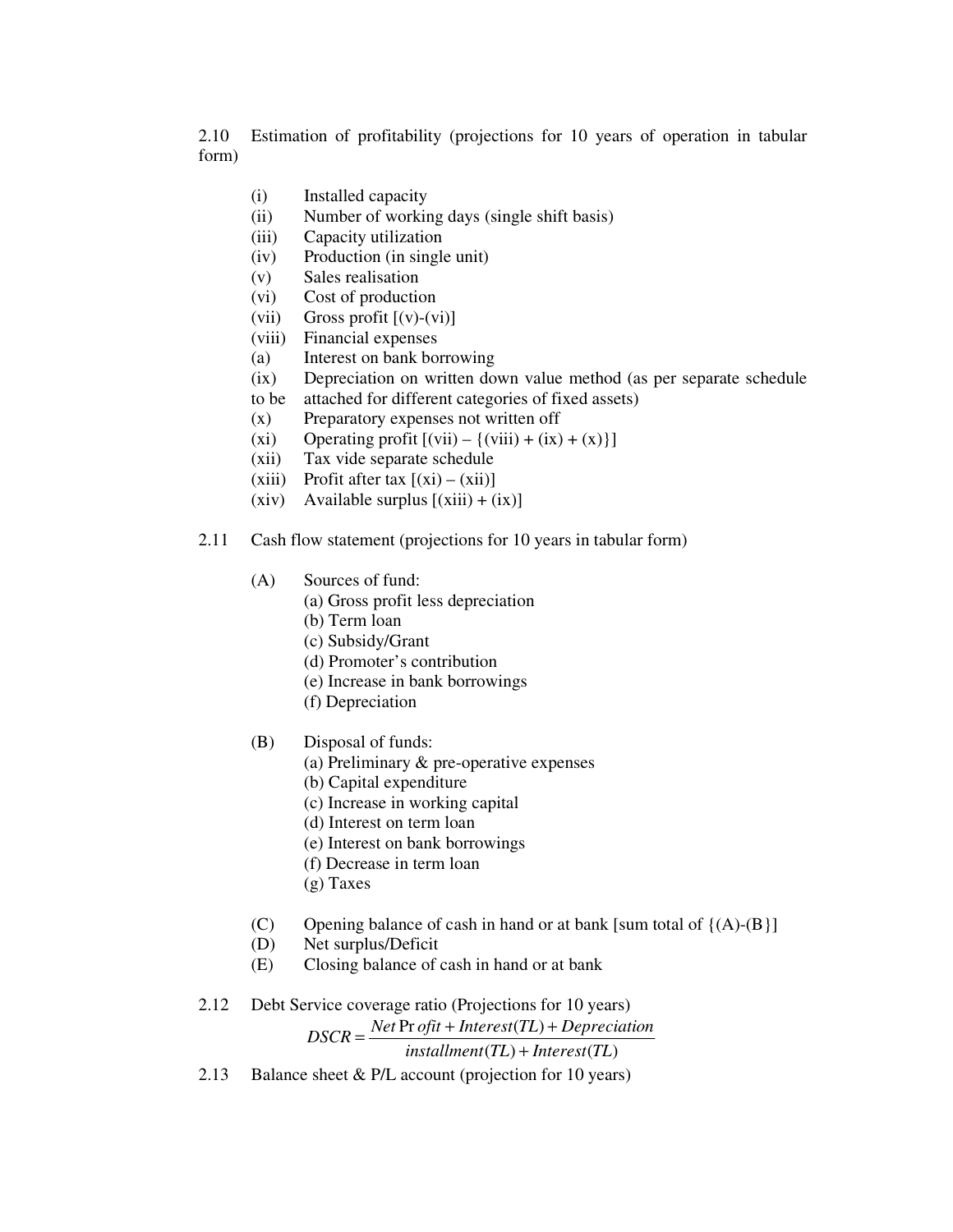#### 2.14 (Sales – VariableCost) int *Contribution Sales VariableCost FixedCost BreakEvenPo* − =

**3 Commercial Viability:** Following financial appraisal tools will be employed for assessing commercial viability of the project:

- (i) **Return on Capital Employed (ROCE):** The total return generated by the project over its entire projected life will be averaged to find out the average yearly return. The simple acceptance rule for the investment is that the return (incorporating benefit of grant-in-aid assistance) is sufficiently larger than the interest on capital employed. Return in excess of 25% is desirable.
- (ii) **Debt Service Coverage Ratio** : Acceptance rule will be cumulative DSCR of 3:1 during repayment period.
- (iii) **Break-Even (BE) Analysis:** Break-even point should be below 60 per cent of the installed capacity.
- (iv) **Sensitivity Analysis**: Sensitivity analysis will be pursued for all the major financial parameters/indicators in terms of a 5-10 per cent drop in user charges or fall in capacity utilisation by 10-20 per cent.
- (v) **Net Present Value (NPV)**: Net Present Value of the project needs to be positive and the Internal Rate of return (IRR) should be above 10 per cent. The rate of discount to be adopted for estimation of NPV will be 10 per cent. The project life may be considered to be a maximum of 10 years. The life of the project to be considered for this purpose needs to be supported by recommendation of a technical expert/institution.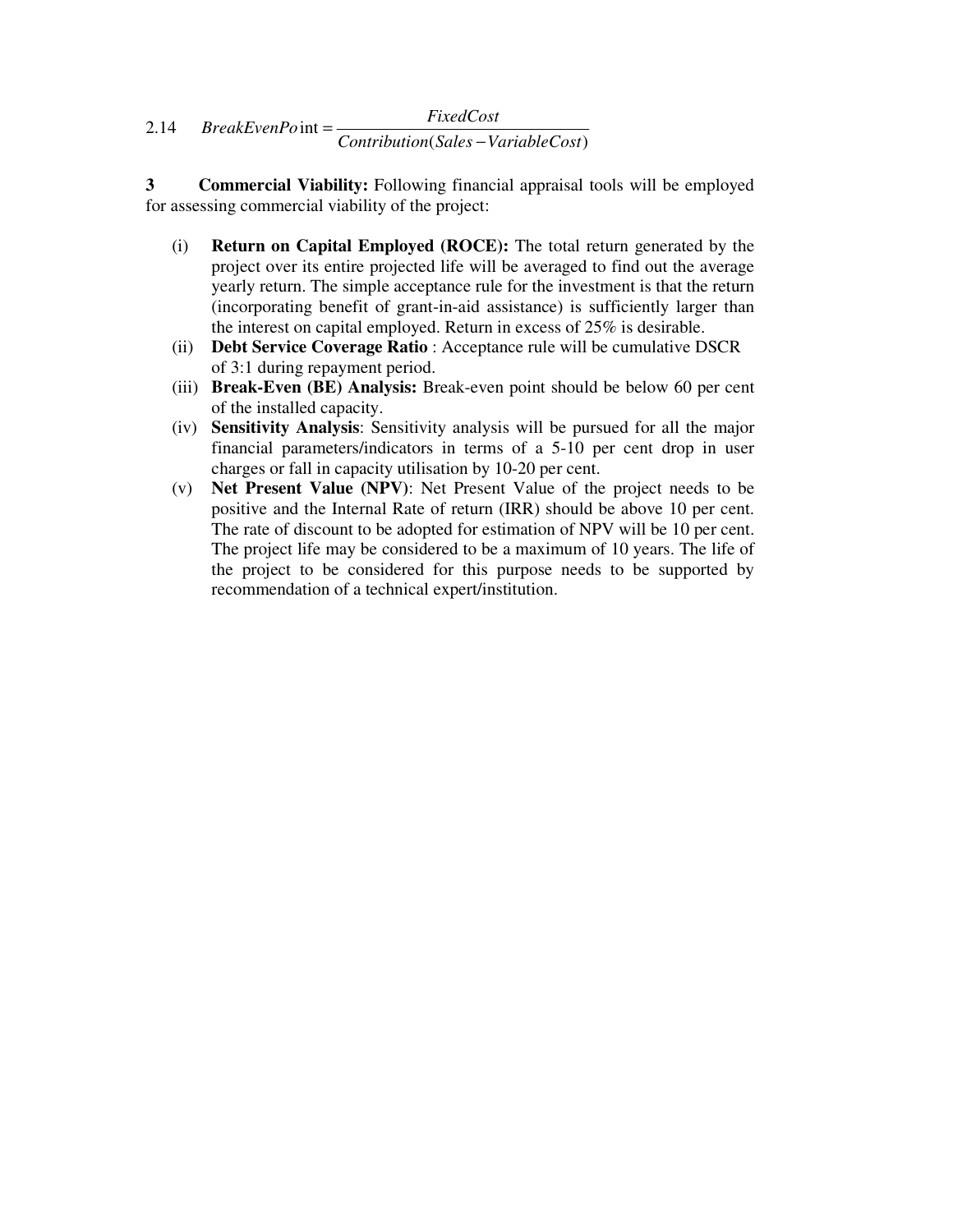#### **Format for Tripartite Agreement among Special Purpose Vehicle (SPV), State Government and Government of India under MSE-CDP**

This agreement is made at ……… on this the ………th day of ……… 20.... between (1) the President of India, acting through and represented by Joint Development Commissioner /Director in the Office of the Development Commissioner (MSME), the Ministry of Micro, Small & Medium Enterprises (MSME), New Delhi (hereinafter after referred to as the 'GoI'), (2) Governor/Lt. Governor of the State/Union Territory of ……… acting through and represented by Secretary (Industries), State/UT Government of ………… (hereinafter referred to as the 'GoS') and (3)……………. Special Purpose Vehicle (SPV) having its registered office at……… represented by its Managing Director/Chief Executive Officer (hereinafter referred to as the 'SPV').

**WHEREAS** the GoI has introduced a scheme named as "Micro and Small Enterprises- Cluster Development Programme (MSE-CDP)" with the objective of capacity building of micro and small enterprises (including small scale service and business entities) and their collectives in the country;

AND WHEREAS the SPV has been created and constituted as a partnership firm/trust/ society/co-operative society/company, *inter alia*, to create, establish, run and maintain a Common Facility Centre at ………………………(the CFC) for the use and benefit of its members and of other units engaged or coming up in the same industry, trade or vocation in the …………………………of ………………………………(the Cluster);

AND WHEREAS the SPV has submitted a project for approval of the GoI under the MSE-CDP;

AND WHEREAS the GoI has approved the project submitted by the SPV subject to the conditions mentioned in the sanction letter no…………… dated ………… (or to be issued) which shall be deemed to be a part of this Agreement and the GoS has also agreed to contribute towards the cost of establishment of the CFC;

AND WHEREAS for binding the Parties to their respective obligations and to ensure long term use of the CFC by the enterprises in the Cluster, the Parties are desirous to enter into an agreement;

#### **NOW THIS AGREEMENT WITNESSETH AS FOLLOWS:-**

- 1. The SPV shall set up the CFC at…………… on a piece of land to be provided by it free of all encumbrances and charges.
- 2. The SPV shall contribute to the cost of establishment of the CFC from its resources to the extent and in the form as laid down in the Sanction Letter.
- 3. The GoI and the GoS shall, on satisfactory proof of the contribution by the SPV, make their respective contributions towards the cost of establishment of the CFC, at such time, in such manner and to such extent as laid down in the Sanction Letter.
- 4. The establishment of the CFC, including civil works, if any, shall be completed by the SPV within one year of the receipt of the Sanction Letter,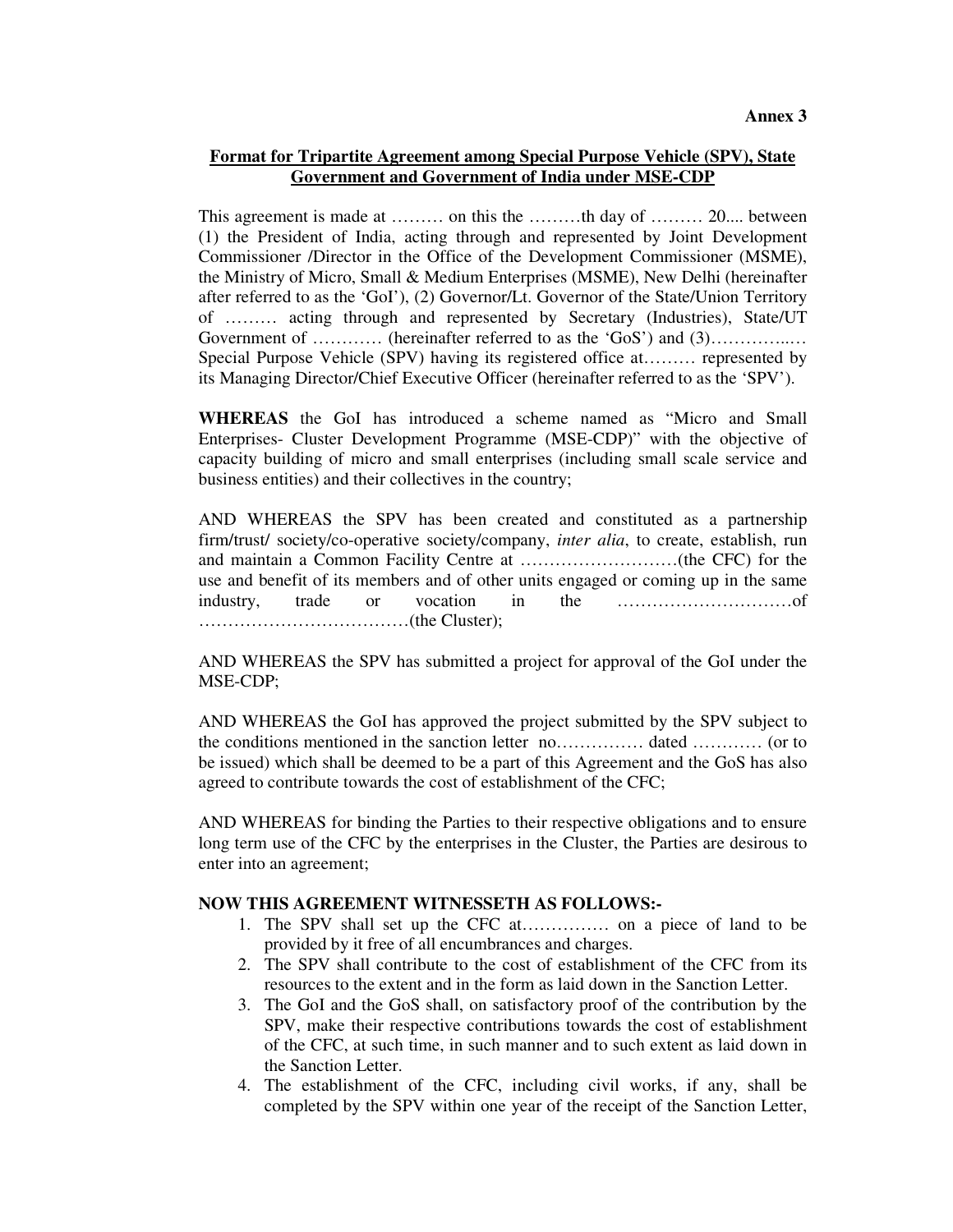or such extended time as the GoI may, on its satisfaction as to the reasons of delay, grant.

- 5. The SPV shall be exclusively responsible for the day-to-day running of the CFC. The aim of running the CFC shall be to provide common services to the enterprises in the Cluster at affordable cost as well as to generate enough income to meet all its running expenditure, depreciation and provision for replacement/expansion of capital assets. However, any shortfall or excess of income over expenses shall be kept or borne by the SPV only.
- 6. The disbursement of funds by the GoI will be made only after the upfront contribution to be made by the SPV, the State Government or the beneficiaries.
- 7. Further, the SPV/implementing agency will ensure that necessary infrastructure like provisioning of land and building including water and power supply for CFC is completed before they approach GoI for release of its share.
- 8. Pending utilization of GoI grant, the funds will be parked in a separate dedicated account created for this purpose. Interest accrued, if any, on unutilized fund shall be adjusted against future disbursement under the scheme.
- 9. GoI will reserve the right to carry out physical verification of the assets acquired with the funds or initiate any other enquiry as it may deem fit to satisfy the competent authority with regard to the proper utilization of the funds released.
- 10. The SPV shall furnish utilization certificates for amounts released as grantin-aid duly verified by the statutory auditors.
- 11. The GoS will act as a facilitator to supervise and evaluate the progress of the project separately. The GoS will also inform the GoI about the status of the establishment or running of CFC and shall also report to the GoI for any discrepancies in its management or otherwise.
- 12. All plant, machinery, fixtures or equipment procured for the purpose of the CFC out of or with the support of the GoI or GoS grant shall be the exclusive property of the GoS, though in the custody and use of the SPV.
- 13. The SPV shall, at its own cost, insure and keep insured all the plant, machinery, fixtures and equipment of the CFC for a minimum period of 10 years. In case of loss of or damage to such plant, machinery, fixtures and equipment, etc., the insurance monies shall be payable to the GoS.
- 14. The SPV shall observe all the conditions and stipulations of the Sanction Letter.
- 15. The management of the SPV and the operation of the CFC shall be in accordance with the GoI Guidelines dated ………, which shall be deemed to be a part of this Agreement.
- 16. The SPV shall keep all monies not immediately required in interest bearing deposits with any Scheduled Bank in India.
- 17. In the event of any liquidation or bankruptcy proceedings or any threatened distress action against the SPV or any of its assets all plant, machinery, fixtures and equipment procured for the purpose of the CFC out of or with the support of the GoI or GoS grant shall be outside such proceedings and the GoI may assume the control and management of the SPV and appoint any of its officer or officer of the GoS or any semi-government or nongovernment body to run the CFC.
- 18. The SPV represents and warrants: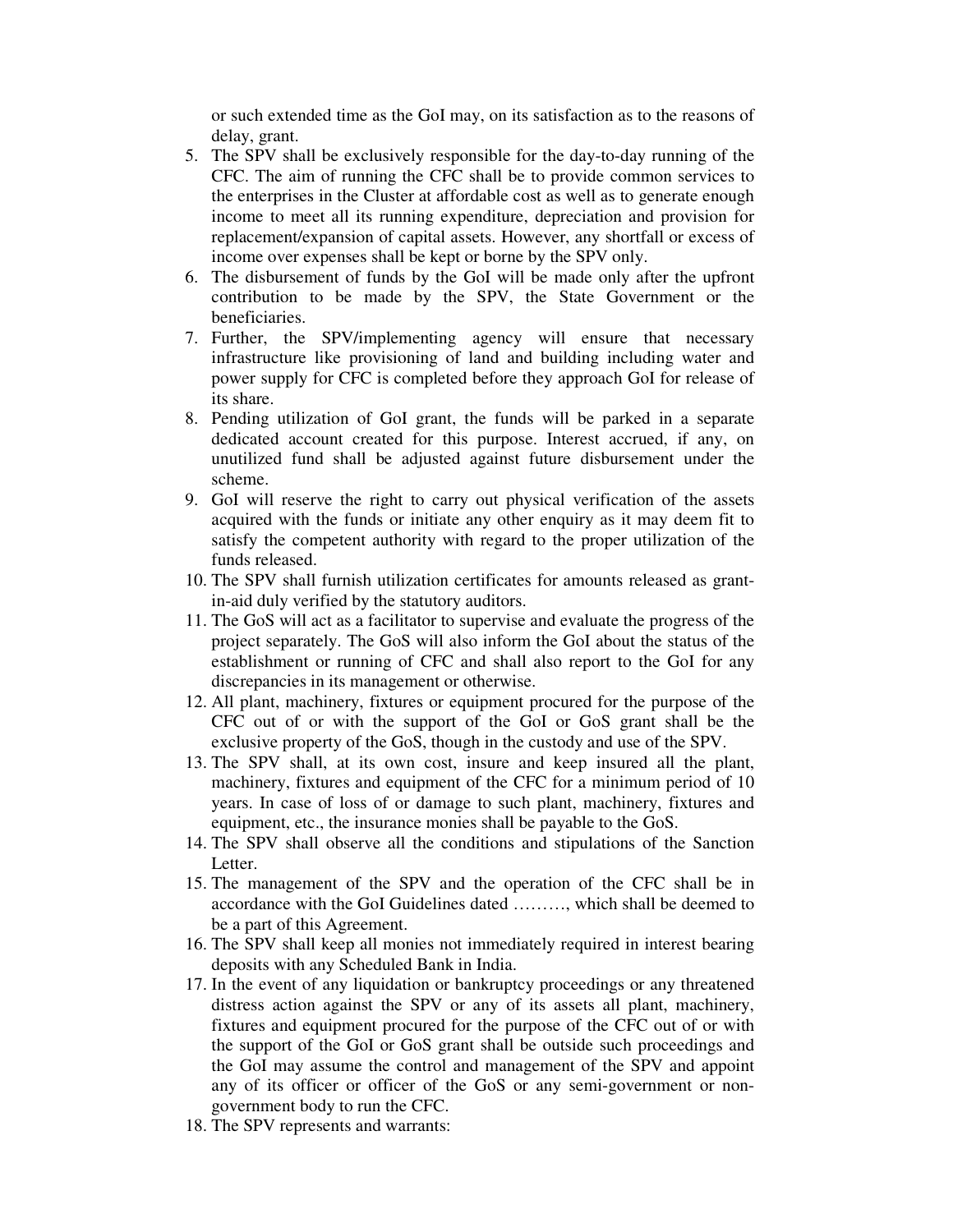- A. That it has been duly constituted under the law as applicable and has full authority to enter into this Agreement.
- B. That this agreement is binding upon it in all its provisions.
- C. That it shall work on mutual co-operation basis on sound managerial and business principles and no managerial changes shall be made which may adversely affect the smooth functioning of the CFC.
- D. That it shall keep all the plant, machinery, fixtures and equipment in good working order and shall undertake all preventive and remedial maintenance and upkeep and maintain insurance.
- E. That the plant, machinery, fixtures and equipment procured out of or with support of the GoI and GoS grant, is the property of GoS and the SPV shall not sell, hypothecate, mortgage, charge or create any encumbrances against the said plant, machinery, fixtures and equipment or any part of it in favour of any person, for any reason or transaction.
- F. That the SPV shall follow the directions of the GoI and GoS, as may be issued from time to time for better management of the SPV or the better running of the CFC.
- G. That the SPV acknowledges that the MSE-CDP provides for only one time grant towards capital cost of establishing the CFC and no subsidy/grant/assistance is envisaged for the recurring expenses or for replacement, renovation or expansion of the capital assets.
- H. In the event it is found that the SPV has not utilized the amount of grant, or any part of it, for the setting up of the CFC or has subsequently sold or otherwise disposed of any of the assets of the CFC acquired out of the grant, the GoI, without prejudice to any other rights, shall be entitled to recover the amount of loss as arrears of land revenue from the SPV and / or persons connected with its management jointly and severally.
- 19. In case of any disputes or differences arising from, in relation to or in connection with this Agreement and not otherwise provided for in the succeeding clause, shall be settled by arbitration through reference to a sole arbitrator nominated by the Secretary, Department of Legal Affairs, Government of India, New Delhi (the Law Secretary). The provisions of the Arbitration and Conciliation Act, 1996 shall apply to the arbitration proceedings. Courts in Delhi shall have exclusive jurisdiction in all the matters.
- 20. In case of violation of the stipulated conditions or non observance of the Sanction Letter or the GoI Guidelines by the SPV which is not cured within 15 days of issue of notice by the GoI, the GoI in consultation with the GoS, may, for such time as it may think proper, assume the management of the SPV or delegate the same to the GoS, or a semi-government or non-government body, to assure proper functioning of the CFC. The decision of GoI in this regard will be final. In such event the SPV shall have no claims for any investment made in the CFC or its management.
- 21. The invalidity or unenforceability of any provision of this Agreement shall not affect the validity or enforceability of the remaining provisions, which shall remain in full force.
- 22 Failure or delay on the part of GoI in insisting upon strict performance by the SPV or in taking action against the SPV, or grant of time or any other indulgence by the GoI, shall not be deemed to be waiver of any breach nor waiver on any occasion of breach shall be deemed to be a waiver for other occasions or other breaches.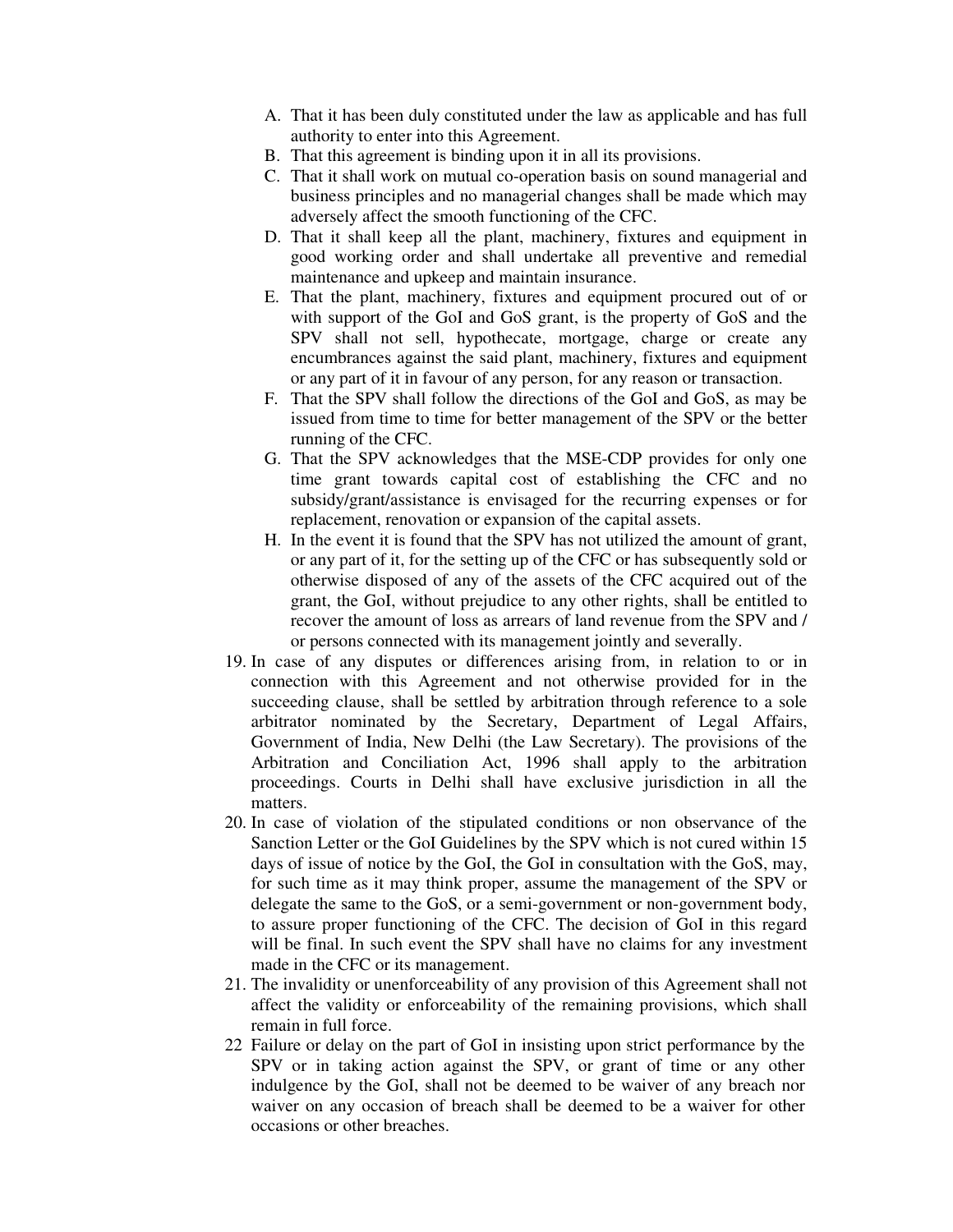- 23. No amendment to this agreement shall be valid unless expressed in writing and duly signed by all the Parties.
- 24. This agreement does not constitute any partnership of the GoI or the GoS with the SPV and the GoI and the GoS shall not be responsible for any act, omission, negligence, etc. of the SPV or its employees, agents or contractors or any injury suffered or claim made by any person in respect of the working of the CFC.

1) Government of India, Represented by Shri………

2) State/UT Government, Represented by Shri…….

3) Special Purpose Vehicle Represented by Shri…….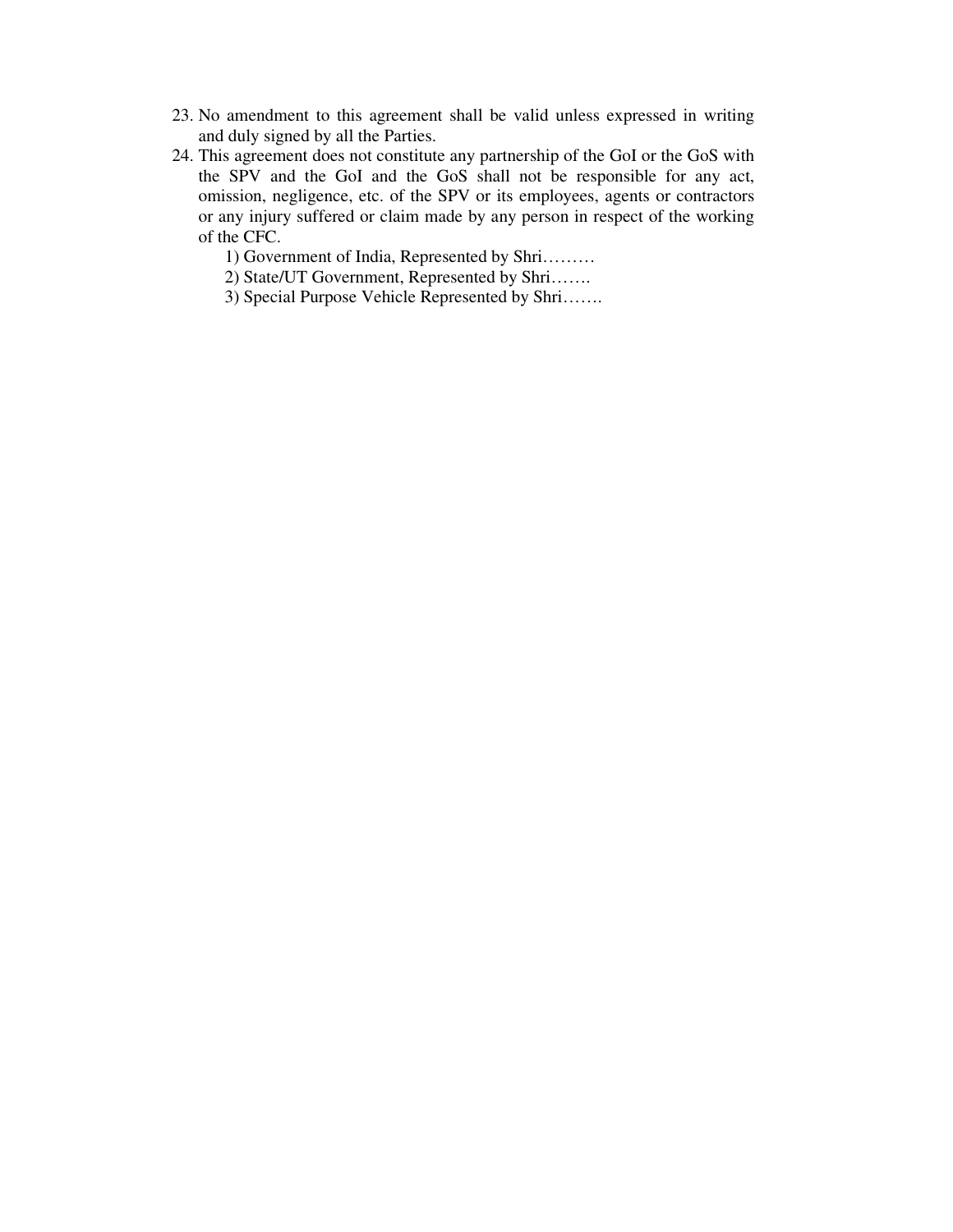#### **SECRET**

#### No. 1(17)/SICDP/Clusters/TM-2006 Government of India Ministry of Micro, Small & Medium Enterprise (MSME) Office of the Development Commissioner (MSME)

**Annex 4** 

# **Details of Project Cost for Infrastructure Development for New Sites**

| S.<br>No. | <b>Items</b>                                       |                                                                        | Rs. lakh |     |
|-----------|----------------------------------------------------|------------------------------------------------------------------------|----------|-----|
| 1.        | Land Development and other overhead Infrastructure |                                                                        |          |     |
|           | i.                                                 | Cost of land filling/leveling including boundary ball /<br>fencing     | 100      |     |
|           | $\ddotsc$<br>11.                                   | Cost of laying roads                                                   | 200      |     |
|           | iii.                                               | Road side greenery & social forestry                                   | 10       |     |
|           | iv.                                                | Water supply including overhead tanks, and pump<br>houses              | 110      |     |
|           | V.                                                 | Water harvesting                                                       | 10       |     |
|           | vi.                                                | Drainage                                                               | 60       |     |
|           | vii.                                               | Power (Sub-Station and distribution net-work work                      | 250      |     |
|           |                                                    | including Street light etc), Generation of non-<br>conventional energy |          |     |
|           | viii.                                              | Others (Sanitary Conveniences etc.)                                    | 10       |     |
|           |                                                    | <b>Sub Total</b>                                                       |          | 750 |
| 2.        | <b>Administrative and Other Services Complex</b>   |                                                                        |          |     |
|           | i.                                                 | Administrative Office Building                                         | 20       |     |
|           | $\overline{\cdots}$<br>11.                         | Telecommunication /Cyber Centre/ Documentation Centre                  | 20       |     |
|           | 111.                                               | Conference Hall/ Exhibition centre)                                    | 30       |     |
|           | iv.                                                | <b>Bank/Post Office</b>                                                | 20       |     |
|           | V.                                                 | Raw material storage facility, Marketing outlets                       | 40       |     |
|           | vi.                                                | First Aid Centre, Crèche, Canteen facilities                           | 20       |     |
|           |                                                    | <b>Sub Total</b>                                                       |          | 150 |
| 3.        | <b>Effluent Treatment Facilities</b>               |                                                                        |          | 80  |
| 4.        | Contingencies & Pre-operative expenses             |                                                                        | 20       |     |
|           | <b>GRAND TOTAL</b>                                 |                                                                        | 1000     |     |